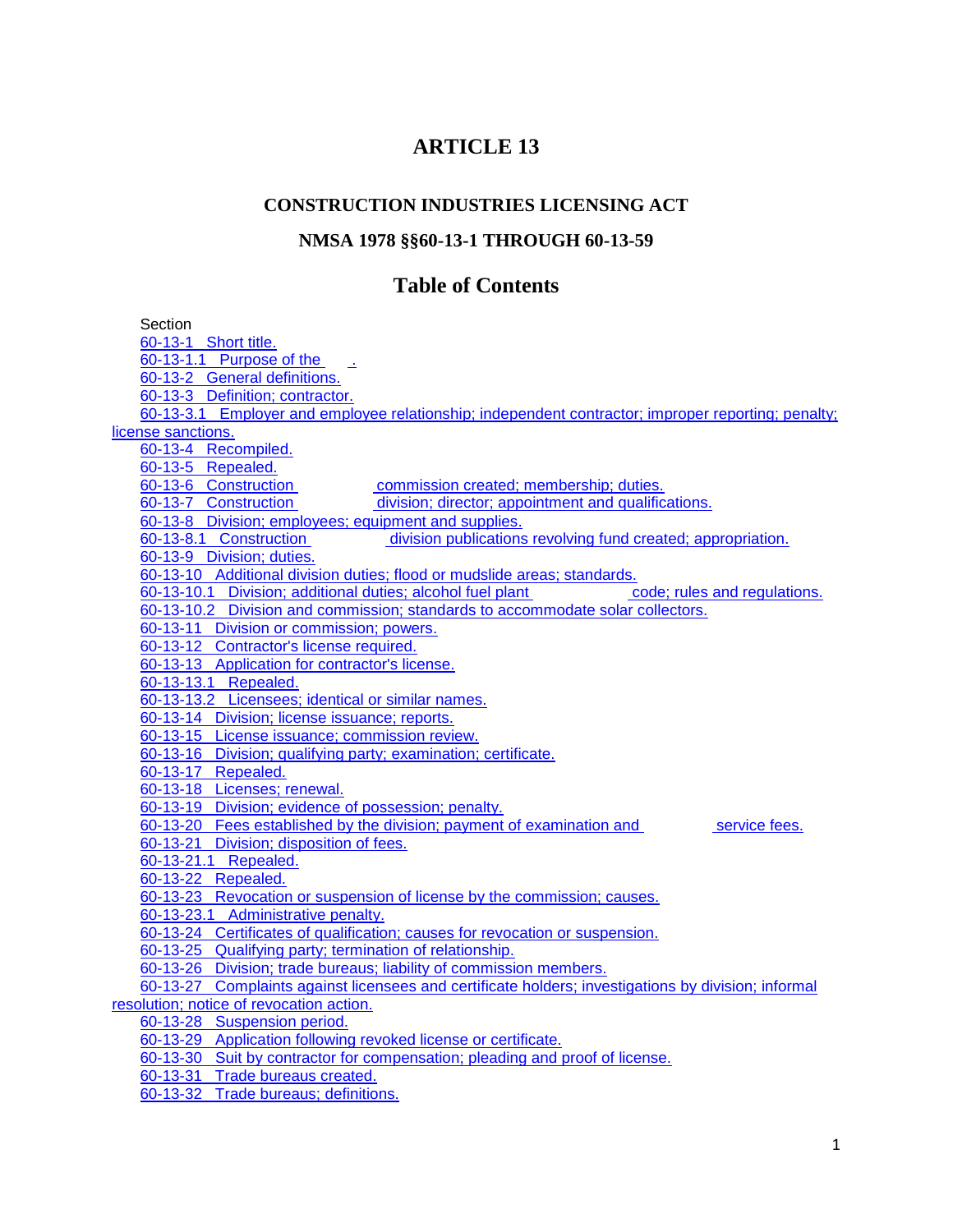- [60-13-33 Trade bureaus; general duties and powers.](http://www.nmonesource.com/nmpublic/gateway.dll?f=jumplink$jumplink_x=Advanced$jumplink_vpc=first$jumplink_xsl=querylink.xsl$jumplink_sel=title;path;content-type;home-title;item-bookmark$jumplink_d=%7bnmsu%7d$jumplink_q=%5bfield%20folio-destination-name:)
- [60-13-34, 60-13-35 Repealed.](http://www.nmonesource.com/nmpublic/gateway.dll?f=jumplink$jumplink_x=Advanced$jumplink_vpc=first$jumplink_xsl=querylink.xsl$jumplink_sel=title;path;content-type;home-title;item-bookmark$jumplink_d=%7bnmsu%7d$jumplink_q=%5bfield%20folio-destination-name:)
- [60-13-36 Certificates of competence; suspension and revocation.](http://www.nmonesource.com/nmpublic/gateway.dll?f=jumplink$jumplink_x=Advanced$jumplink_vpc=first$jumplink_xsl=querylink.xsl$jumplink_sel=title;path;content-type;home-title;item-bookmark$jumplink_d=%7bnmsu%7d$jumplink_q=%5bfield%20folio-destination-name:)
- [60-13-37 Repealed.](http://www.nmonesource.com/nmpublic/gateway.dll?f=jumplink$jumplink_x=Advanced$jumplink_vpc=first$jumplink_xsl=querylink.xsl$jumplink_sel=title;path;content-type;home-title;item-bookmark$jumplink_d=%7bnmsu%7d$jumplink_q=%5bfield%20folio-destination-name:)
- [60-13-38 Certificates of competence; examination; journeymen.](http://www.nmonesource.com/nmpublic/gateway.dll?f=jumplink$jumplink_x=Advanced$jumplink_vpc=first$jumplink_xsl=querylink.xsl$jumplink_sel=title;path;content-type;home-title;item-bookmark$jumplink_d=%7bnmsu%7d$jumplink_q=%5bfield%20folio-destination-name:)
- [60-13-39 Certificates and examination.](http://www.nmonesource.com/nmpublic/gateway.dll?f=jumplink$jumplink_x=Advanced$jumplink_vpc=first$jumplink_xsl=querylink.xsl$jumplink_sel=title;path;content-type;home-title;item-bookmark$jumplink_d=%7bnmsu%7d$jumplink_q=%5bfield%20folio-destination-name:)
- [60-13-40 Repealed.](http://www.nmonesource.com/nmpublic/gateway.dll?f=jumplink$jumplink_x=Advanced$jumplink_vpc=first$jumplink_xsl=querylink.xsl$jumplink_sel=title;path;content-type;home-title;item-bookmark$jumplink_d=%7bnmsu%7d$jumplink_q=%5bfield%20folio-destination-name:)
- [60-13-40.1 Repealed.](http://www.nmonesource.com/nmpublic/gateway.dll?f=jumplink$jumplink_x=Advanced$jumplink_vpc=first$jumplink_xsl=querylink.xsl$jumplink_sel=title;path;content-type;home-title;item-bookmark$jumplink_d=%7bnmsu%7d$jumplink_q=%5bfield%20folio-destination-name:)
- [60-13-41 Inspectors; designated inspection agencies.](http://www.nmonesource.com/nmpublic/gateway.dll?f=jumplink$jumplink_x=Advanced$jumplink_vpc=first$jumplink_xsl=querylink.xsl$jumplink_sel=title;path;content-type;home-title;item-bookmark$jumplink_d=%7bnmsu%7d$jumplink_q=%5bfield%20folio-destination-name:)
- [60-13-42 Authority of inspectors; limitation.](http://www.nmonesource.com/nmpublic/gateway.dll?f=jumplink$jumplink_x=Advanced$jumplink_vpc=first$jumplink_xsl=querylink.xsl$jumplink_sel=title;path;content-type;home-title;item-bookmark$jumplink_d=%7bnmsu%7d$jumplink_q=%5bfield%20folio-destination-name:)
- [60-13-43 Qualification of municipal and county inspectors.](http://www.nmonesource.com/nmpublic/gateway.dll?f=jumplink$jumplink_x=Advanced$jumplink_vpc=first$jumplink_xsl=querylink.xsl$jumplink_sel=title;path;content-type;home-title;item-bookmark$jumplink_d=%7bnmsu%7d$jumplink_q=%5bfield%20folio-destination-name:)
- [60-13-44 Trade bureaus; standards; conflicts.](http://www.nmonesource.com/nmpublic/gateway.dll?f=jumplink$jumplink_x=Advanced$jumplink_vpc=first$jumplink_xsl=querylink.xsl$jumplink_sel=title;path;content-type;home-title;item-bookmark$jumplink_d=%7bnmsu%7d$jumplink_q=%5bfield%20folio-destination-name:)
- [60-13-45 Trade bureaus; permits.](http://www.nmonesource.com/nmpublic/gateway.dll?f=jumplink$jumplink_x=Advanced$jumplink_vpc=first$jumplink_xsl=querylink.xsl$jumplink_sel=title;path;content-type;home-title;item-bookmark$jumplink_d=%7bnmsu%7d$jumplink_q=%5bfield%20folio-destination-name:)
- [60-13-46 Trade bureaus; annual permits.](http://www.nmonesource.com/nmpublic/gateway.dll?f=jumplink$jumplink_x=Advanced$jumplink_vpc=first$jumplink_xsl=querylink.xsl$jumplink_sel=title;path;content-type;home-title;item-bookmark$jumplink_d=%7bnmsu%7d$jumplink_q=%5bfield%20folio-destination-name:)
- [60-13-47 Trade bureaus; connection to installation.](http://www.nmonesource.com/nmpublic/gateway.dll?f=jumplink$jumplink_x=Advanced$jumplink_vpc=first$jumplink_xsl=querylink.xsl$jumplink_sel=title;path;content-type;home-title;item-bookmark$jumplink_d=%7bnmsu%7d$jumplink_q=%5bfield%20folio-destination-name:)
- [60-13-48 Repealed.](http://www.nmonesource.com/nmpublic/gateway.dll?f=jumplink$jumplink_x=Advanced$jumplink_vpc=first$jumplink_xsl=querylink.xsl$jumplink_sel=title;path;content-type;home-title;item-bookmark$jumplink_d=%7bnmsu%7d$jumplink_q=%5bfield%20folio-destination-name:)
- [60-13-48.1 Financial statements; confidentiality.](http://www.nmonesource.com/nmpublic/gateway.dll?f=jumplink$jumplink_x=Advanced$jumplink_vpc=first$jumplink_xsl=querylink.xsl$jumplink_sel=title;path;content-type;home-title;item-bookmark$jumplink_d=%7bnmsu%7d$jumplink_q=%5bfield%20folio-destination-name:)
- [60-13-49 Proof of responsibility.](http://www.nmonesource.com/nmpublic/gateway.dll?f=jumplink$jumplink_x=Advanced$jumplink_vpc=first$jumplink_xsl=querylink.xsl$jumplink_sel=title;path;content-type;home-title;item-bookmark$jumplink_d=%7bnmsu%7d$jumplink_q=%5bfield%20folio-destination-name:)
- [60-13-50 Repealed.](http://www.nmonesource.com/nmpublic/gateway.dll?f=jumplink$jumplink_x=Advanced$jumplink_vpc=first$jumplink_xsl=querylink.xsl$jumplink_sel=title;path;content-type;home-title;item-bookmark$jumplink_d=%7bnmsu%7d$jumplink_q=%5bfield%20folio-destination-name:)
- [60-13-51 Contractor's bond; municipal requirement prohibited.](http://www.nmonesource.com/nmpublic/gateway.dll?f=jumplink$jumplink_x=Advanced$jumplink_vpc=first$jumplink_xsl=querylink.xsl$jumplink_sel=title;path;content-type;home-title;item-bookmark$jumplink_d=%7bnmsu%7d$jumplink_q=%5bfield%20folio-destination-name:)
- [60-13-52 Penalty; misdemeanor.](http://www.nmonesource.com/nmpublic/gateway.dll?f=jumplink$jumplink_x=Advanced$jumplink_vpc=first$jumplink_xsl=querylink.xsl$jumplink_sel=title;path;content-type;home-title;item-bookmark$jumplink_d=%7bnmsu%7d$jumplink_q=%5bfield%20folio-destination-name:)
- [60-13-53 Commission or division; powers of injunction; mandamus.](http://www.nmonesource.com/nmpublic/gateway.dll?f=jumplink$jumplink_x=Advanced$jumplink_vpc=first$jumplink_xsl=querylink.xsl$jumplink_sel=title;path;content-type;home-title;item-bookmark$jumplink_d=%7bnmsu%7d$jumplink_q=%5bfield%20folio-destination-name:)
- [60-13-54 Continuation of license.](http://www.nmonesource.com/nmpublic/gateway.dll?f=jumplink$jumplink_x=Advanced$jumplink_vpc=first$jumplink_xsl=querylink.xsl$jumplink_sel=title;path;content-type;home-title;item-bookmark$jumplink_d=%7bnmsu%7d$jumplink_q=%5bfield%20folio-destination-name:)
- [60-13-55 Continuation of](http://www.nmonesource.com/nmpublic/gateway.dll?f=jumplink$jumplink_x=Advanced$jumplink_vpc=first$jumplink_xsl=querylink.xsl$jumplink_sel=title;path;content-type;home-title;item-bookmark$jumplink_d=%7bnmsu%7d$jumplink_q=%5bfield%20folio-destination-name:) **construction** codes and standards.
- [60-13-56 Repealed.](http://www.nmonesource.com/nmpublic/gateway.dll?f=jumplink$jumplink_x=Advanced$jumplink_vpc=first$jumplink_xsl=querylink.xsl$jumplink_sel=title;path;content-type;home-title;item-bookmark$jumplink_d=%7bnmsu%7d$jumplink_q=%5bfield%20folio-destination-name:)
- [60-13-57 Hearing officer authorized.](http://www.nmonesource.com/nmpublic/gateway.dll?f=jumplink$jumplink_x=Advanced$jumplink_vpc=first$jumplink_xsl=querylink.xsl$jumplink_sel=title;path;content-type;home-title;item-bookmark$jumplink_d=%7bnmsu%7d$jumplink_q=%5bfield%20folio-destination-name:)
- [60-13-58 Repealed.](http://www.nmonesource.com/nmpublic/gateway.dll?f=jumplink$jumplink_x=Advanced$jumplink_vpc=first$jumplink_xsl=querylink.xsl$jumplink_sel=title;path;content-type;home-title;item-bookmark$jumplink_d=%7bnmsu%7d$jumplink_q=%5bfield%20folio-destination-name:)
- [60-13-59 Building permits; contents; display.](http://www.nmonesource.com/nmpublic/gateway.dll?f=jumplink$jumplink_x=Advanced$jumplink_vpc=first$jumplink_xsl=querylink.xsl$jumplink_sel=title;path;content-type;home-title;item-bookmark$jumplink_d=%7bnmsu%7d$jumplink_q=%5bfield%20folio-destination-name:)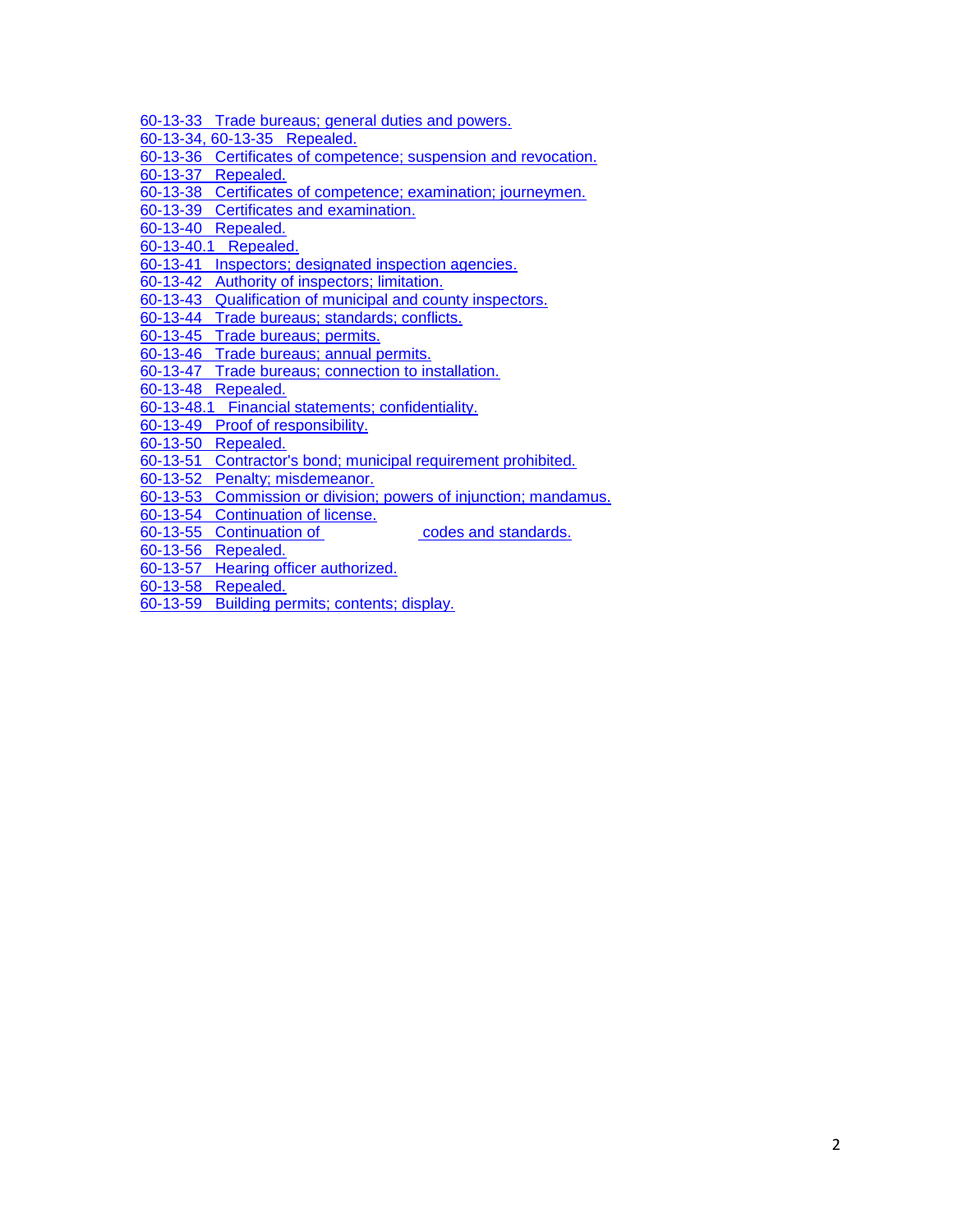# **CONSTRUCTION INDUSTRIES LICENSING ACT NMSA 1978 §§60-13-1 THROUGH 60-13-59**

### **60-13-1. Short title.**

[Chapter 60,](http://www.nmonesource.com/nmpublic/gateway.dll?f=jumplink$jumplink_x=Advanced$jumplink_vpc=first$jumplink_xsl=querylink.xsl$jumplink_sel=title;path;content-type;home-title;item-bookmark$jumplink_d=%7bnmsu%7d$jumplink_q=%5bfield%20folio-destination-name:) [Article 13](http://www.nmonesource.com/nmpublic/gateway.dll?f=jumplink$jumplink_x=Advanced$jumplink_vpc=first$jumplink_xsl=querylink.xsl$jumplink_sel=title;path;content-type;home-title;item-bookmark$jumplink_d=%7bnmsu%7d$jumplink_q=%5bfield%20folio-destination-name:) NMSA 1978 may be cited as the "Construction Industries Licensing Act".

### **60-13-1.1. Purpose of the act.**

The purpose of the Construction Industries Licensing Act [\[60-13-1](http://www.nmonesource.com/nmpublic/gateway.dll?f=jumplink$jumplink_x=Advanced$jumplink_vpc=first$jumplink_xsl=querylink.xsl$jumplink_sel=title;path;content-type;home-title;item-bookmark$jumplink_d=%7bnmsu%7d$jumplink_q=%5bfield%20folio-destination-name:) NMSA 1978] is to promote the general welfare of the people of New Mexico by providing for the protection of life and property by adopting and enforcing codes and standards for construction, alteration, installation, connection, demolition and repair work. To effect this purpose, it is the intent of the legislature that:

A. examination, licensing and certification of the occupations and trades within the jurisdiction of the Construction Industries Licensing Act be such as to ensure or encourage the highest quality of performance and to require compliance with approved codes and standards and be, to the maximum extent possible, uniform in application, procedure and enforcement;

B. there be eliminated the wasteful and inefficient administrative practices of dual licensing, duplication of inspection, nonuniform classification and examination of closely related trades or occupational activities and jurisdictional conflicts; and

C. contractors be required to furnish and maintain evidence of responsibility.

# **60-13-2. General definitions.**

As used in the Construction Industries Licensing Act [\[60-13-1](http://www.nmonesource.com/nmpublic/gateway.dll?f=jumplink$jumplink_x=Advanced$jumplink_vpc=first$jumplink_xsl=querylink.xsl$jumplink_sel=title;path;content-type;home-title;item-bookmark$jumplink_d=%7bnmsu%7d$jumplink_q=%5bfield%20folio-destination-name:) NMSA 1978]:

A. "division" means the construction industries division of the regulation and licensing department;

B. "trade bureau" means the electrical bureau, the mechanical bureau, the general construction bureau or the liquefied petroleum gas bureau of the division;

C. "jurisdictional conflict" means any conflict between or among trade bureaus as to the exercise of jurisdiction over an occupation or trade for which a license is required under the provisions of the Construction Industries Licensing Act [\[60-13-1](http://www.nmonesource.com/nmpublic/gateway.dll?f=jumplink$jumplink_x=Advanced$jumplink_vpc=first$jumplink_xsl=querylink.xsl$jumplink_sel=title;path;content-type;home-title;item-bookmark$jumplink_d=%7bnmsu%7d$jumplink_q=%5bfield%20folio-destination-name:) NMSA 1978];

D. "person" includes an individual, firm, partnership, corporation, association or other organization, or any combination thereof;

E. "qualifying party" means any individual who submits to the examination for a license to be issued under the Construction Industries Licensing Act and who is responsible for the licensee's compliance with the requirements of that act and with the rules, regulations, codes and standards adopted and promulgated in accordance with that act;

F. "certificate of qualification" means a certificate issued by the division to a qualifying party;

G. "journeyman" means any individual who is properly certified by the electrical bureau or the mechanical bureau, as required by law, to engage in or work at his trade;

H. "apprentice" means an individual who is engaged, as his principal occupation, in learning and assisting in a trade;

I. "wages" means compensation paid to an individual by an employer from which taxes are required to be withheld by federal and state law;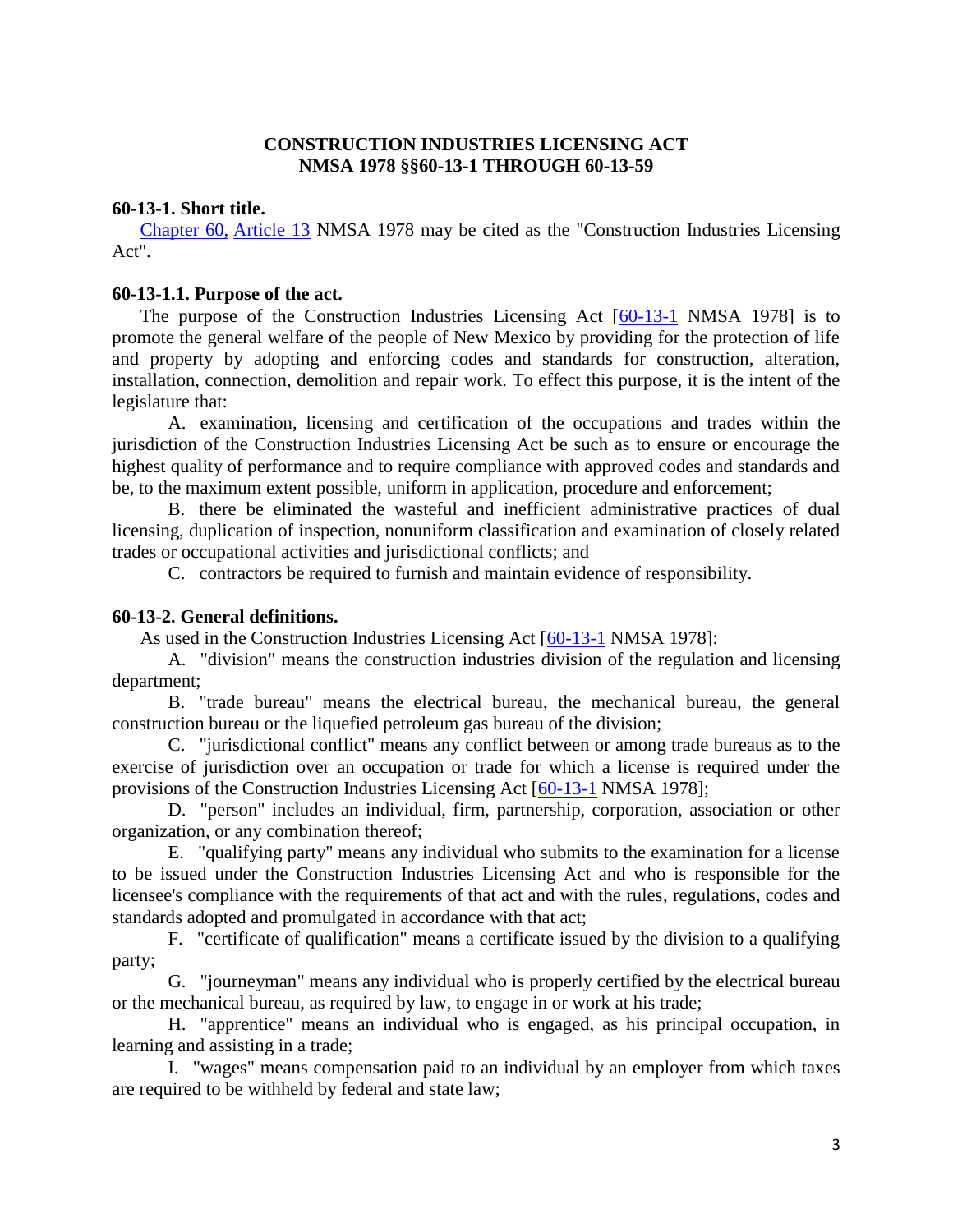J. "public use" means the use or occupancy of any structure, facility or manufactured commercial unit to which the general public, as distinguished from residents or employees, has access;

K. "bid" means a written or oral offer to contract;

L. "building" means any structure built for use or occupancy by persons or property, including manufactured commercial units and modular homes or premanufactured homes designed to be placed on permanent foundations whether mounted on skids or permanent foundations or whether constructed on or off the site of location;

M. "inspection agency" means a firm, partnership, corporation, association or any combination thereof approved in accordance with regulations as having the personnel and equipment available to adequately inspect for the proper construction of manufactured commercial units, modular homes or premanufactured homes;

- N. "director" means the administrative head of the division;
- O. "chief" means the administrative head of a trade bureau;
- P. "commission" means the construction industries commission;

Q. "manufactured commercial unit" means a movable or portable housing structure over thirty-two feet in length or over eight feet in width that is constructed to be towed on its own chassis and designed so as to be installed without a permanent foundation for use as an office or other commercial purpose and that may include one or more components that can be retracted for towing purposes and subsequently expanded for additional capacity, or two or more units separately towable but designed to be joined into one integral unit, as well as a single unit, but that does not include any movable or portable housing structure over twelve feet in width and forty feet in length that is used for nonresidential purposes. "Manufactured commercial unit" does not include modular or premanufactured homes, built to a nationally recognized standard adopted by the commission and designed to be permanently affixed to real property; and

R. "code" means a body or compilation of provisions or standards adopted by the commission that govern contracting or some aspect of contracting; that provide for safety and protection of life and health; and that are published by a nationally recognized standards association.

# **60-13-3. Definition; contractor.**

As used in the Construction Industries Licensing Act [\[60-13-1](http://www.nmonesource.com/nmpublic/gateway.dll?f=jumplink$jumplink_x=Advanced$jumplink_vpc=first$jumplink_xsl=querylink.xsl$jumplink_sel=title;path;content-type;home-title;item-bookmark$jumplink_d=%7bnmsu%7d$jumplink_q=%5bfield%20folio-destination-name:) NMSA 1978], "contractor":

A. means any person who undertakes, offers to undertake by bid or other means or purports to have the capacity to undertake, by himself or through others, contracting. Contracting includes constructing, altering, repairing, installing or demolishing any:

- (1) road, highway, bridge, parking area or related project;
- (2) building, stadium or other structure;
- (3) airport, subway or similar facility;
- (4) park, trail, bridle path, athletic field, golf course or similar facility;
- (5) dam, reservoir, canal, ditch or similar facility;

(6) sewerage or water treatment facility, power generating plant, pump station, natural gas compressing station or similar facility;

- (7) sewerage, water, gas or other pipeline;
- (8) transmission line;
- (9) radio, television or other tower;
- (10) water, oil or other storage tank;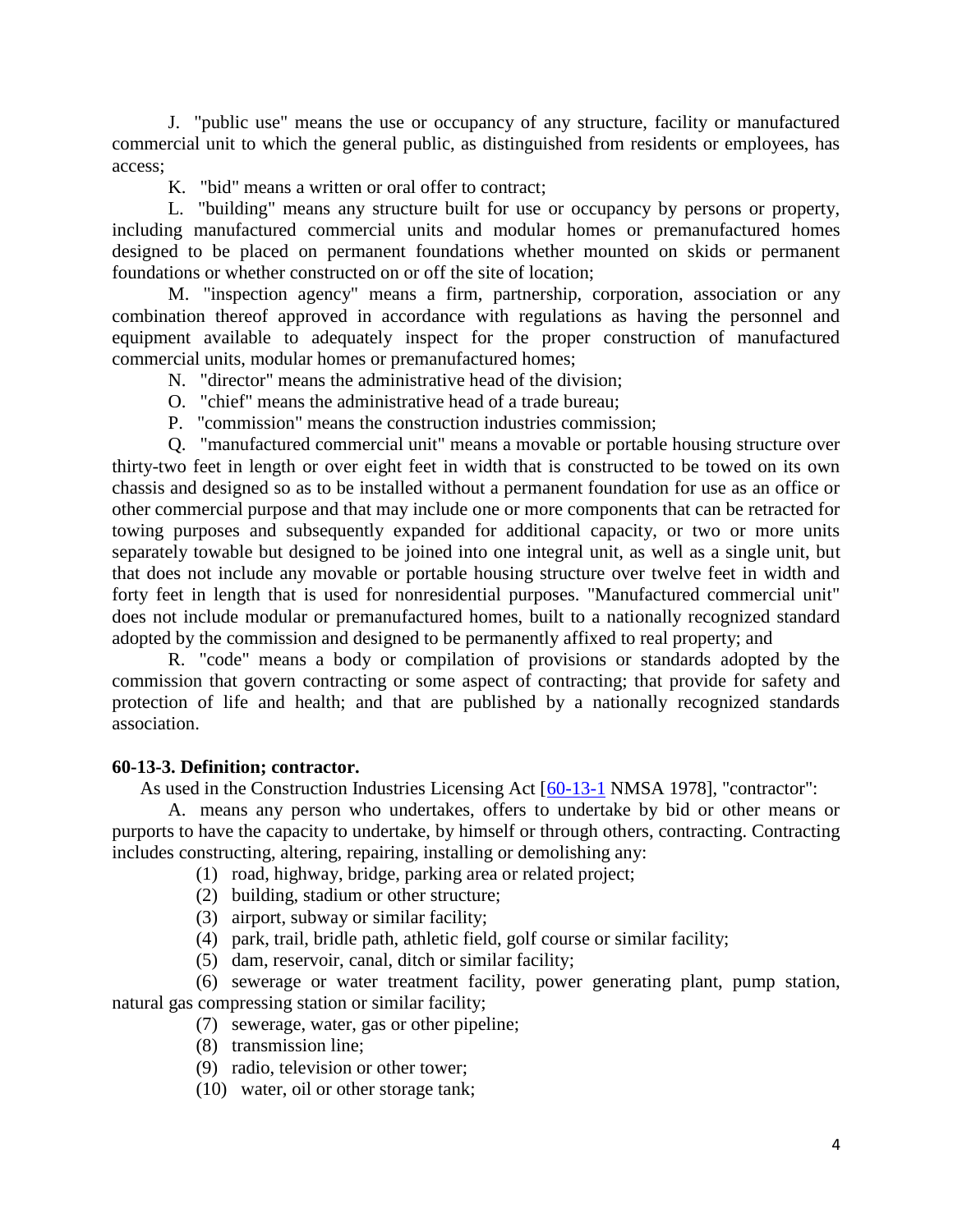(11) shaft, tunnel or mining appurtenance;

(12) leveling or clearing land;

(13) excavating earth;

(14) air conditioning, conduit, heating or other similar mechanical works;

(15) electrical wiring, plumbing or plumbing fixture, consumers' gas piping, gas appliances or water conditioners; or

(16) similar work, structures or installations which are covered by applicable codes adopted under the provisions of the Construction Industries Licensing Act;

B. includes subcontractor and specialty contractor;

C. includes a construction manager who coordinates and manages the building process; who is a member of the construction team with the owner, architect, engineer and other consultants required for the building project; and who utilizes his skill and knowledge of general contracting to develop schedules, prepare project construction estimates, study labor conditions and advise concerning construction; and

D. does not include:

(1) any person who merely furnishes materials or supplies at the site without fabricating them into, or consuming them in the performance of, the work of a contractor;

(2) any person who drills, completes, tests, abandons or operates any petroleum, gas or water well; or services equipment and structures used in the production and handling of any product incident to the production of any petroleum, gas or water wells, excluding any person performing duties normally performed by electrical, mechanical or general contractors; or who performs geophysical or similar exploration for oil, gas or water;

(3) a public utility or rural electric cooperative that constructs, reconstructs, operates or maintains its plant or renders authorized service by the installation, alteration or repair of facilities, up to and including the meters, which facilities are an integral part of the operational system of the public utility or rural electric cooperative; provided that the construction of a building by a public utility or rural electric cooperative or the installation or repair of any consumer gas or electrical appliance not an integral part of the operational system makes a public utility or rural electric cooperative a contractor for that purpose;

(4) a utility department of any municipality or local public body rendering authorized service by the installation, alteration or repair of facilities, up to and including the meters, which facilities are an integral part of the operational system of the utility department of the municipality;

(5) any railroad company;

(6) a telephone or telegraph company or rural electric cooperative that installs, alters or repairs electrical equipment and devices for the operation of signals or the transmission of intelligence where that work is an integral part of the operation of a communication system owned and operated by a telephone or telegraph company or rural electric cooperative in rendering authorized service;

(7) a pipeline company that installs, alters or repairs electrical equipment and devices for the operation of signals or the transmission of intelligence where that service is an integral part of the operation of the communication system of that pipeline company and is not for hire or for the use of the general public, or any pipeline company which installs, alters or repairs plumbing fixtures or gas piping where the work is an integral part of installing and operating the system owned or operated by the pipeline company in rendering its authorized service;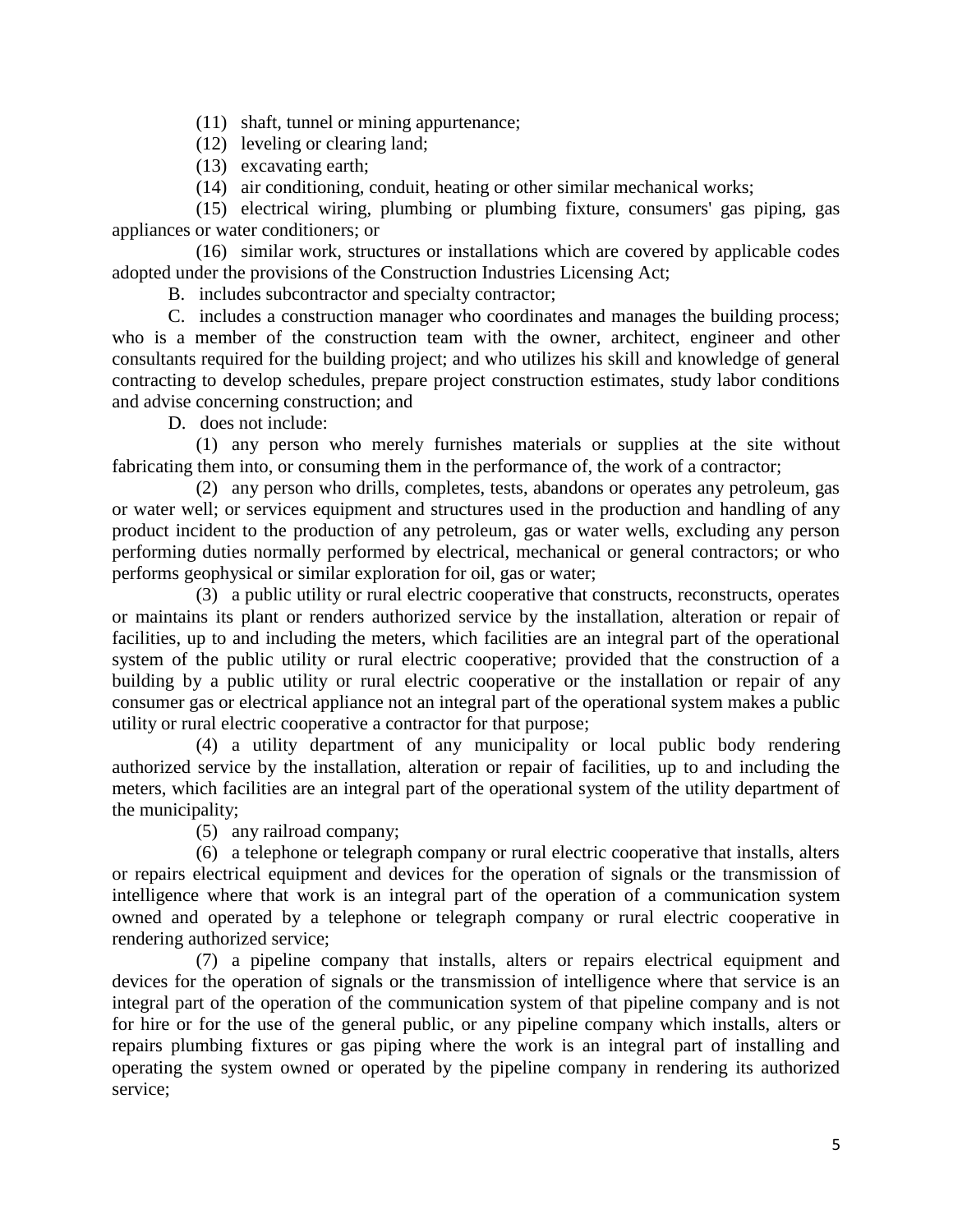(8) any mining company, gas company or oil company that installs, alters or repairs its facilities, including plumbing fixtures or gas piping, where the work is an integral part of the installing or operating of a system owned or operated by the mining company, gas company or oil company; provided the construction of a building by a mining company, a gas company or an oil company is required to be done in conformity with all other provisions of the Construction Industries Licensing Act and with orders, rules, regulations, standards and codes adopted pursuant to that act;

(9) a radio or television broadcaster who installs, alters or repairs electrical equipment used for radio or television broadcasting;

(10) an individual who, by himself or with the aid of others who are paid wages and who receive no other form of compensation, builds or makes installations, alterations or repairs in or to a single-family dwelling owned and occupied or to be occupied by him; provided that the installation, building, alteration or repair is required to be done in conformity with all other provisions of the Construction Industries Licensing Act [\[60-13-1](http://www.nmonesource.com/nmpublic/gateway.dll?f=jumplink$jumplink_x=Advanced$jumplink_vpc=first$jumplink_xsl=querylink.xsl$jumplink_sel=title;path;content-type;home-title;item-bookmark$jumplink_d=%7bnmsu%7d$jumplink_q=%5bfield%20folio-destination-name:) NMSA 1978] and with the orders, rules, regulations, standards and codes adopted pursuant to that act;

(11) a person who acts on his own account to build or improve a single-family residence for his personal use, including the building or improvement of a free standing storage building located on that residential property; provided that the construction or improvement is required to be done in conformity with all other provisions of the Construction Industries Licensing Act and with the orders, rules, regulations, standards and codes adopted pursuant to that act; and provided further that he does not engage in commercial construction;

(12) a person who, by himself or with the aid of others who are paid wages and receive no other form of compensation, builds or makes installations, repairs or alterations in or to a building or other improvement on a farm or ranch owned, occupied or operated by him, or makes installations of electrical wiring that are not to be connected to electrical energy supplied from a power source outside the premises of the farm or ranch owned, occupied or operated by him; provided that the state codes and any local codes adopted pursuant to Subsection F of [Section 60-13-44](http://www.nmonesource.com/nmpublic/gateway.dll?f=jumplink$jumplink_x=Advanced$jumplink_vpc=first$jumplink_xsl=querylink.xsl$jumplink_sel=title;path;content-type;home-title;item-bookmark$jumplink_d=%7bnmsu%7d$jumplink_q=%5bfield%20folio-destination-name:) NMSA 1978 shall not require any permits or inspections for such construction on a farm or ranch except for electrical wiring to be connected to a power source outside the premises;

(13) an individual who works only for wages;

(14) an individual who works on one undertaking or project at a time that, in the aggregate or singly, does not exceed seven thousand two hundred dollars (\$7,200) compensation a year, the work being casual, minor or inconsequential, such as handyman repairs; provided that this exemption shall not apply to any undertaking or project pertaining to the installation, connection or repair of electrical wiring, plumbing or gas fitting as defined in [Section 60-13-32](http://www.nmonesource.com/nmpublic/gateway.dll?f=jumplink$jumplink_x=Advanced$jumplink_vpc=first$jumplink_xsl=querylink.xsl$jumplink_sel=title;path;content-type;home-title;item-bookmark$jumplink_d=%7bnmsu%7d$jumplink_q=%5bfield%20folio-destination-name:) NMSA 1978 and provided:

(a) the work is not part of a larger or major operation undertaken by the same individual or different contractor;

(b) the individual does not advertise or maintain a sign, card or other device which would indicate to the public that he is qualified to engage in the business of contracting; and

(c) the individual files annually with the division, on a form prescribed by the division, a declaration substantially to the effect that he is not a contractor within the meaning of the Construction Industries Licensing Act [\[60-13-1](http://www.nmonesource.com/nmpublic/gateway.dll?f=jumplink$jumplink_x=Advanced$jumplink_vpc=first$jumplink_xsl=querylink.xsl$jumplink_sel=title;path;content-type;home-title;item-bookmark$jumplink_d=%7bnmsu%7d$jumplink_q=%5bfield%20folio-destination-name:) NMSA 1978], that the work he performs is casual, minor or inconsequential and will not include more than one undertaking or project at one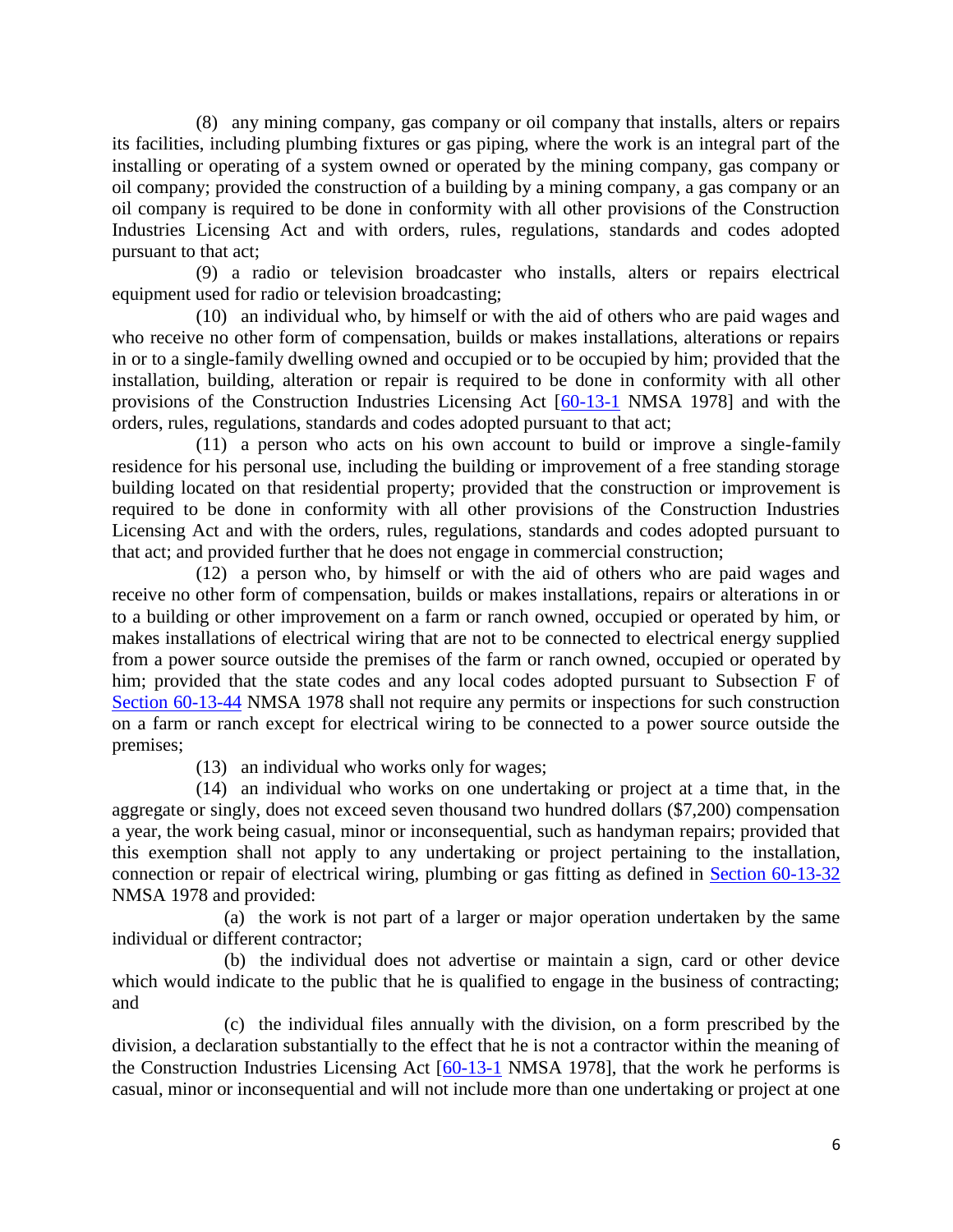time and that the total amount of such contracts, in the aggregate or singly, will not exceed seven thousand two hundred dollars (\$7,200) compensation a year;

(15) any person, firm or corporation that installs fuel containers, appliances, furnaces and other appurtenant apparatus as an incident to its primary business of distributing liquefied petroleum fuel;

(16) a cable television or community antenna television company that constructs, installs, alters or repairs facilities, equipment, cables or lines for the provision of television service or the carriage and transmission of television or radio broadcast signals;

(17) any weatherization project not exceeding two thousand dollars (\$2,000) that has been approved and is administered by a federal or state agency; or

(18) a person who performs work consisting of short-term depreciable improvements to commercial property to provide needed repairs and maintenance for items not covered by building codes adopted by the construction industry commission if the total amount paid the person for the work on a single undertaking, including materials, services and wages of those who work for him, does not exceed the sum of five thousand dollars (\$5,000).

# **60-13-3.1. Employer and employee relationship; independent contractor; improper reporting; penalty; license sanctions.**

A. Except as provided in Subsection D of this section, for purposes of the employer and employee relationship within those construction industries subject to the Construction Industries Licensing Act, a contractor who is an employer shall consider a person providing labor or services to the contractor for compensation to be an employee of the contractor and not an independent contractor unless the following standards indicative of an independent contractor are met:

(1) the person providing labor or services is free from direction and control over the means and manner of providing the labor or services, subject only to the right of the person for whom the labor or services are provided to specify the desired results;

(2) the person providing labor or services is responsible for obtaining business registrations or licenses required by state law or local ordinance for the person to provide the labor or services;

(3) the person providing labor or services furnishes the tools or equipment necessary to provide the labor or services;

(4) the person providing labor or services has the authority to hire and fire employees to perform the labor or services;

(5) payment for labor or services is made upon completion of the performance of specific portions of a project or is made on the basis of a periodic retainer; and

(6) the person providing labor or services represents to the public that the labor or services are to be provided by an independently established business. A person is engaged in an independently established business when four or more of the following circumstances exist:

(a) labor or services are primarily performed at a location separate from the person's residence or in a specific portion of the residence that is set aside for performing labor or services;

(b) commercial advertising or business cards are purchased by the person, or the person is a member of a trade or professional association;

(c) telephone or email listings used for the labor or services are different from the person's personal listings;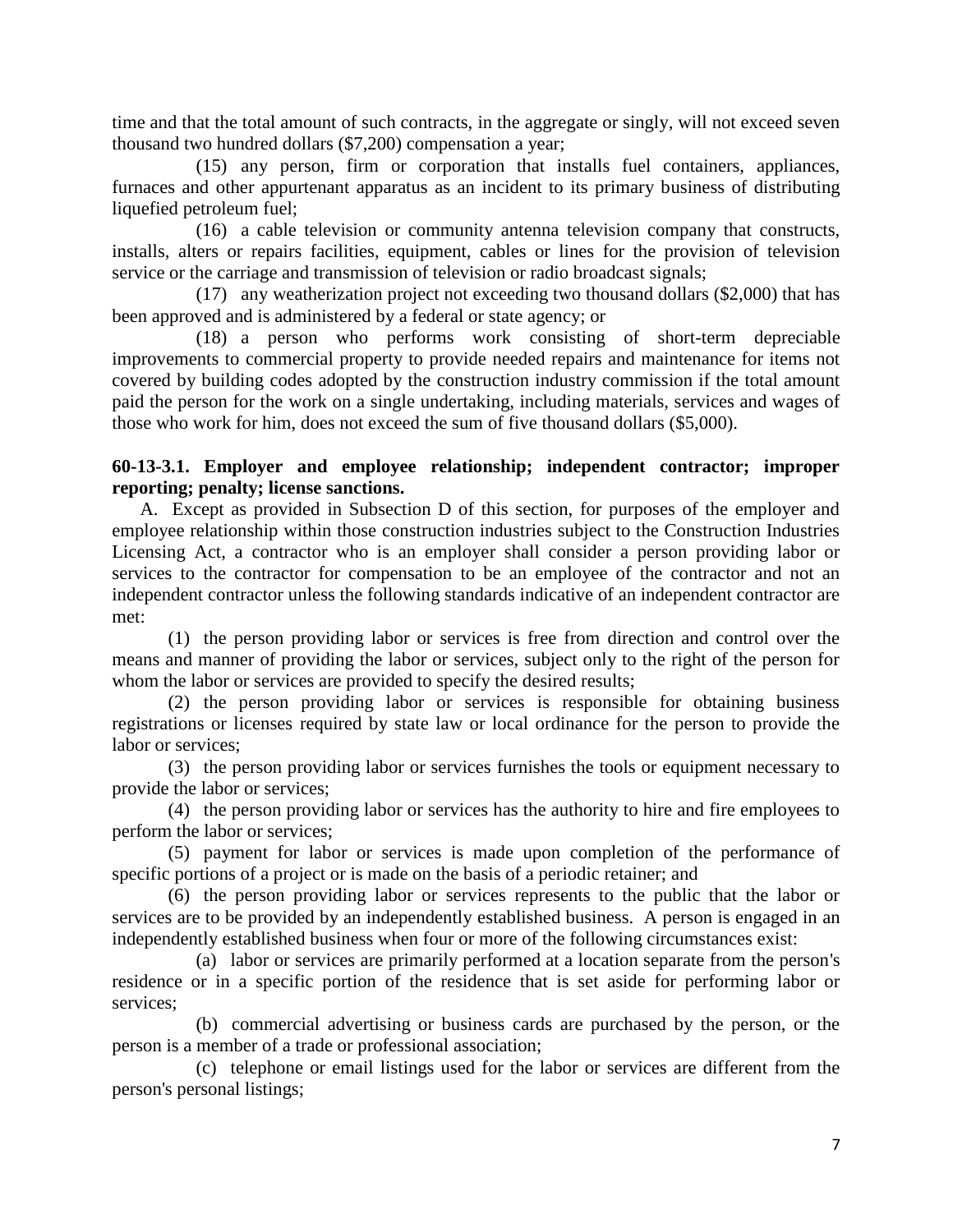- (d) labor or services are performed only pursuant to a written contract;
- (e) labor or services are performed for two or more persons within a period of one year; or

(f) the person assumes financial responsibility for errors and omissions in labor or services as evidenced by insurance, performance bonds and warranties relating to the labor or services being provided.

B. The labor department shall administer and enforce the provisions of Subsection A of this section, including coordination with the construction industries division of the regulation and licensing department.

C. A contractor who intentionally and willfully reports to a state agency or other client that an employee is an independent contractor or who, for the purposes of a program administered by a state agency, intentionally and willfully treats or otherwise lists an employee as an independent contractor when the employee's status does not meet the standards indicative of an independent contractor as identified in Subsection A of this section is guilty of a misdemeanor and shall be punished by a fine of not more than five thousand dollars (\$5,000) or by imprisonment for a definite term not to exceed six months or both. For the purposes of this subsection, "state agency" means an administration, board, commission, department or division of this state.

D. Conviction of a contractor for violating Subsection C of this section shall be grounds for the construction industries commission to take action to suspend, revoke or refuse to renew a license issued to that contractor by the construction industries division of the regulation and licensing department.

E. Subsections A, B and C of this section shall not be construed to affect or apply to a common law or statutory action providing for recovery in torts and shall not be construed to affect or change the common law interpretation of independent contractor status as it relates to tort liability.

### **60-13-4. Recompiled. 60-13-5. Repealed.**

# **60-13-6. Construction industries commission created; membership; duties.**

A. There is created within the division the "construction industries commission". The commission shall be composed of nine voting members who shall serve at the pleasure of the governor. Members shall be appointed by the governor, with the advice and consent of the senate, as follows:

(1) one member who is a representative of the residential construction industry of this state;

- (2) one member who is a licensed electrical contractor;
- (3) one member who is a licensed mechanical contractor;
- (4) one member who is a licensed and practicing architect;
- (5) one member who is a practicing general contractor;
- (6) one member who is a representative of the liquefied petroleum gas industry;

(7) one member who is a resident of the state, who is not a licensed contractor or certified journeyman and who shall represent the people of New Mexico;

- (8) one member who is a representative of the subcontracting industry of the state; and
- (9) one member who is a representative of organized labor.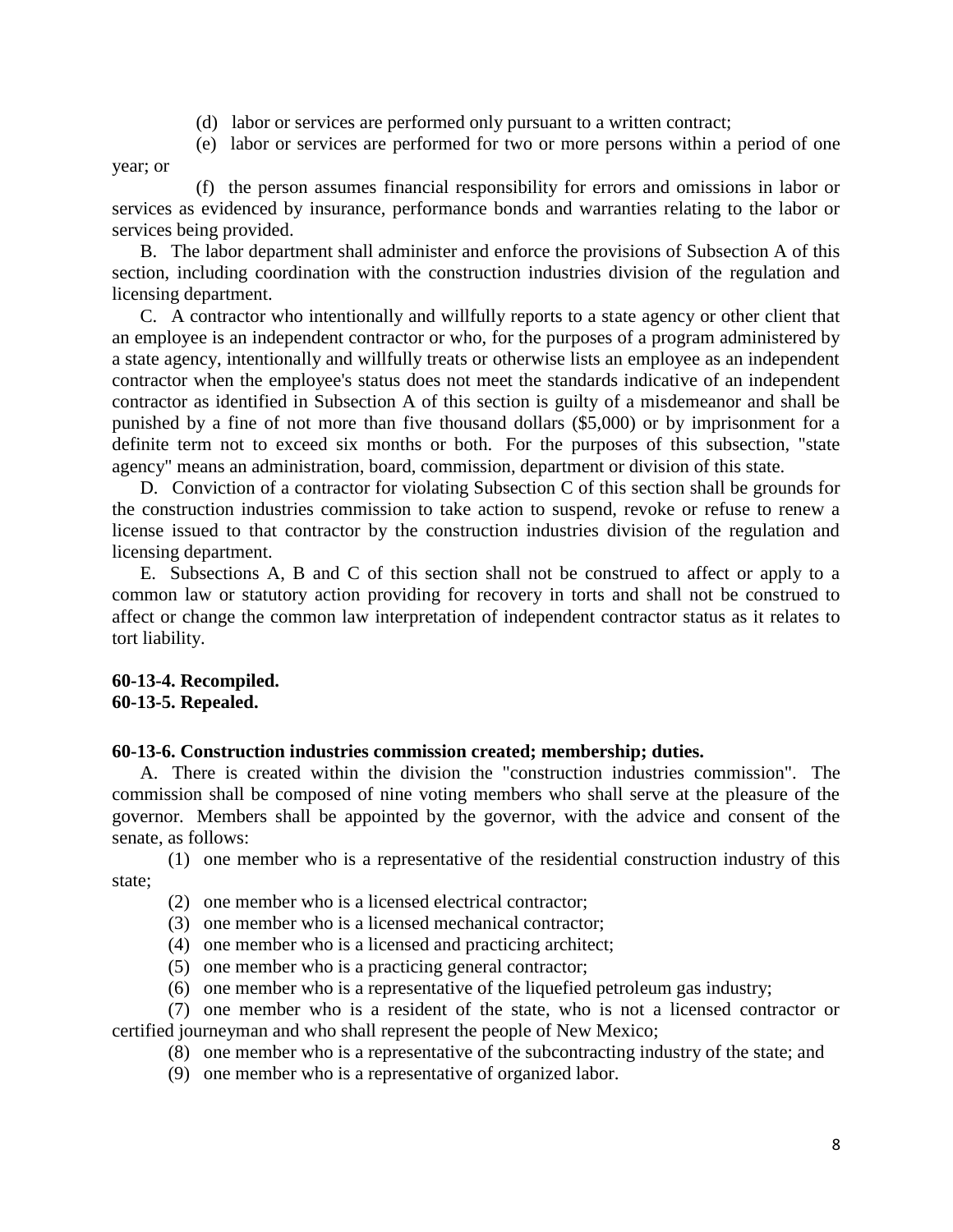Members shall be appointed to provide adequate representation of all geographic areas of the state.

B. Each member of the commission shall receive per diem and mileage as provided in the Per Diem and Mileage Act [\[10-8-1](http://www.nmonesource.com/nmpublic/gateway.dll?f=jumplink$jumplink_x=Advanced$jumplink_vpc=first$jumplink_xsl=querylink.xsl$jumplink_sel=title;path;content-type;home-title;item-bookmark$jumplink_d=%7bnmsu%7d$jumplink_q=%5bfield%20folio-destination-name:) NMSA 1978] and shall receive no other compensation, perquisite or allowance.

C. The commission shall annually elect a chair and vice chair from its membership. The director shall serve as the executive secretary of the commission.

D. The commission shall meet bimonthly or at the call of the chair.

E. The commission shall establish policy for the division. It shall advise on, review, coordinate and approve or disapprove all rules, standards, codes and licensing requirements that are subject to the approval of the commission under the provisions of the Construction Industries Licensing Act or the LPG and CNG Act [\[70-5-2](http://www.nmonesource.com/nmpublic/gateway.dll?f=jumplink$jumplink_x=Advanced$jumplink_vpc=first$jumplink_xsl=querylink.xsl$jumplink_sel=title;path;content-type;home-title;item-bookmark$jumplink_d=%7bnmsu%7d$jumplink_q=%5bfield%20folio-destination-name:) NMSA 1978] so as to ensure that uniform codes and standards are promulgated and conflicting provisions are avoided. However, the commission shall not enact a bylaw, order, building code, policy or rule requiring the installation of a residential fire protection sprinkler system in detached one- and two-family dwellings and multiple single-family dwellings, such as townhouses that are not more than three stories above grade plane in height and that have a separate means of egress and their accessory structures. The commission shall:

(1) revoke or suspend, for cause, any license or certificate of qualification issued under the provisions of the Construction Industries Licensing Act or the LPG and CNG Act; and

(2) define and establish all license classifications. The licensee shall be limited in bidding and contracting as provided in Subsection B of Section [60-13-12](http://www.nmonesource.com/nmpublic/gateway.dll?f=jumplink$jumplink_x=Advanced$jumplink_vpc=first$jumplink_xsl=querylink.xsl$jumplink_sel=title;path;content-type;home-title;item-bookmark$jumplink_d=%7bnmsu%7d$jumplink_q=%5bfield%20folio-destination-name:) NMSA 1978. A licensee, subsequent to the issuance of a license, may make application for additional classification and be licensed in more than one classification if the licensee meets the prescribed qualification for the additional classification.

# **60-13-7. Construction industries division; director; appointment and qualifications.**

The superintendent of regulation and licensing shall appoint the director of the division, who shall be a person who meets at least one of the following qualifications:

A. is or has been an active practicing construction contractor for at least five years;

B. is or has been an employee in an administrative position of a construction company for at least five of the past ten years;

C. has been employed by the construction industries division for at least five years and is knowledgeable in the administration of the law governing the construction industries division; or

D. is or has been actively engaged for at least five of the past ten years in an administrative position of an organization which requires that person to have a broad knowledge of the construction industry.

# **60-13-8. Division; employees; equipment and supplies.**

A. The division shall employ personnel, procure equipment and supplies and assemble records as necessary to carry out the provisions of the Construction Industries Licensing Act [\[60-](http://www.nmonesource.com/nmpublic/gateway.dll?f=jumplink$jumplink_x=Advanced$jumplink_vpc=first$jumplink_xsl=querylink.xsl$jumplink_sel=title;path;content-type;home-title;item-bookmark$jumplink_d=%7bnmsu%7d$jumplink_q=%5bfield%20folio-destination-name:) [13-1](http://www.nmonesource.com/nmpublic/gateway.dll?f=jumplink$jumplink_x=Advanced$jumplink_vpc=first$jumplink_xsl=querylink.xsl$jumplink_sel=title;path;content-type;home-title;item-bookmark$jumplink_d=%7bnmsu%7d$jumplink_q=%5bfield%20folio-destination-name:) NMSA 1978].

B. Any person employed or placed under contract by the division or by any county or municipality for the purpose of carrying out the provisions of the Construction Industries Licensing Act who holds any contractor's license or certificate of competence issued by the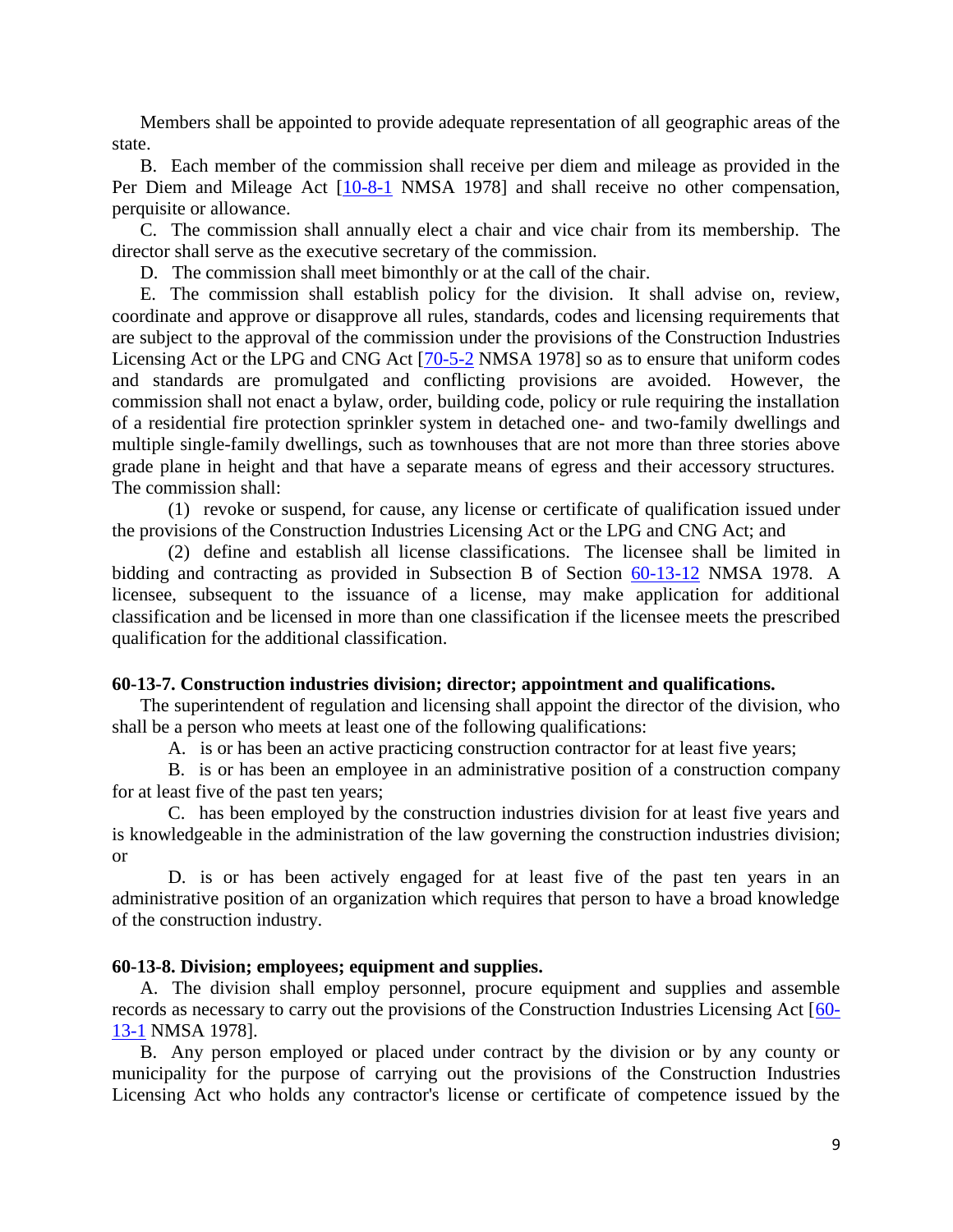division, shall, as a condition of employment surrender the contractor's license or certificate of competence to the division to be held in inactive status. The division shall place the license or certificate on hold effective from the date the employment or contract begins until the date the employment or contract terminates. The license or certificate shall remain in effect after the hold period for the same number of days as it would have remained in effect but for the hold.

# **60-13-8.1. Construction industries division publications revolving fund created; appropriation.**

The "construction industries division publications revolving fund" is created. All money collected by the division from the sale of publications and information related to the licensing and regulatory provisions of and issues arising under the Construction Industries Licensing Act [this article] and regulations adopted pursuant to that act shall be deposited with the state treasurer to be credited to the fund. Money in the fund is appropriated to the division. Money in the fund shall be used only for printing and maintenance of publications and information related to the licensing and regulatory provisions of and issues arising under the Construction Industries Licensing Act and regulations adopted pursuant to that act. Disbursements from the fund shall be made by warrants signed by the secretary of finance and administration, based upon vouchers signed by the director and only in accordance with a budget approved by the department of finance and administration. Money in the fund shall not revert at the end of the fiscal year.

# **60-13-9. Division; duties.**

The division shall:

A. approve and adopt examinations on codes and standards, business knowledge, division rules and regulations and on the Construction Industries Licensing Act [\[60-13-1](http://www.nmonesource.com/nmpublic/gateway.dll?f=jumplink$jumplink_x=Advanced$jumplink_vpc=first$jumplink_xsl=querylink.xsl$jumplink_sel=title;path;content-type;home-title;item-bookmark$jumplink_d=%7bnmsu%7d$jumplink_q=%5bfield%20folio-destination-name:) NMSA 1978] recommended by the commission for all classifications of contractor's licenses;

B. issue, under the director's signature, contractor's licenses and certificates of qualification in accordance with the provisions of the Construction Industries Licensing Act;

C. submit a list of all contractor's licenses and certificates of qualification issued by the division to the commission for review and approval;

D. resolve jurisdictional conflicts by assigning specific responsibility to the appropriate bureau for preparing examinations and for certifying and inspecting each occupation, trade or activity covered by the Construction Industries Licensing Act;

E. establish and collect fees authorized to be collected by the division pursuant to the Construction Industries Licensing Act;

F. adopt all building codes and minimum standards as recommended by the trade bureaus and approved by the commission so that the public welfare is protected, uniformity is promoted and conflicting provisions are avoided;

G. with approval of the superintendent of regulation and licensing employ such personnel as the division deems necessary for the exclusive purpose of investigating violations of the Construction Industries Licensing Act, enforcing [Sections 60-13-12](http://www.nmonesource.com/nmpublic/gateway.dll?f=jumplink$jumplink_x=Advanced$jumplink_vpc=first$jumplink_xsl=querylink.xsl$jumplink_sel=title;path;content-type;home-title;item-bookmark$jumplink_d=%7bnmsu%7d$jumplink_q=%5bfield%20folio-destination-name:) and [60-13-38](http://www.nmonesource.com/nmpublic/gateway.dll?f=jumplink$jumplink_x=Advanced$jumplink_vpc=first$jumplink_xsl=querylink.xsl$jumplink_sel=title;path;content-type;home-title;item-bookmark$jumplink_d=%7bnmsu%7d$jumplink_q=%5bfield%20folio-destination-name:) NMSA 1978 and instituting legal action in the name of the division to accomplish the provisions of [Section 60-13-52](http://www.nmonesource.com/nmpublic/gateway.dll?f=jumplink$jumplink_x=Advanced$jumplink_vpc=first$jumplink_xsl=querylink.xsl$jumplink_sel=title;path;content-type;home-title;item-bookmark$jumplink_d=%7bnmsu%7d$jumplink_q=%5bfield%20folio-destination-name:) NMSA 1978;

H. approve, disapprove or revise the recommended budget of each trade bureau and submit the budgets of those bureaus, along with its own budget, to the regulation and licensing department;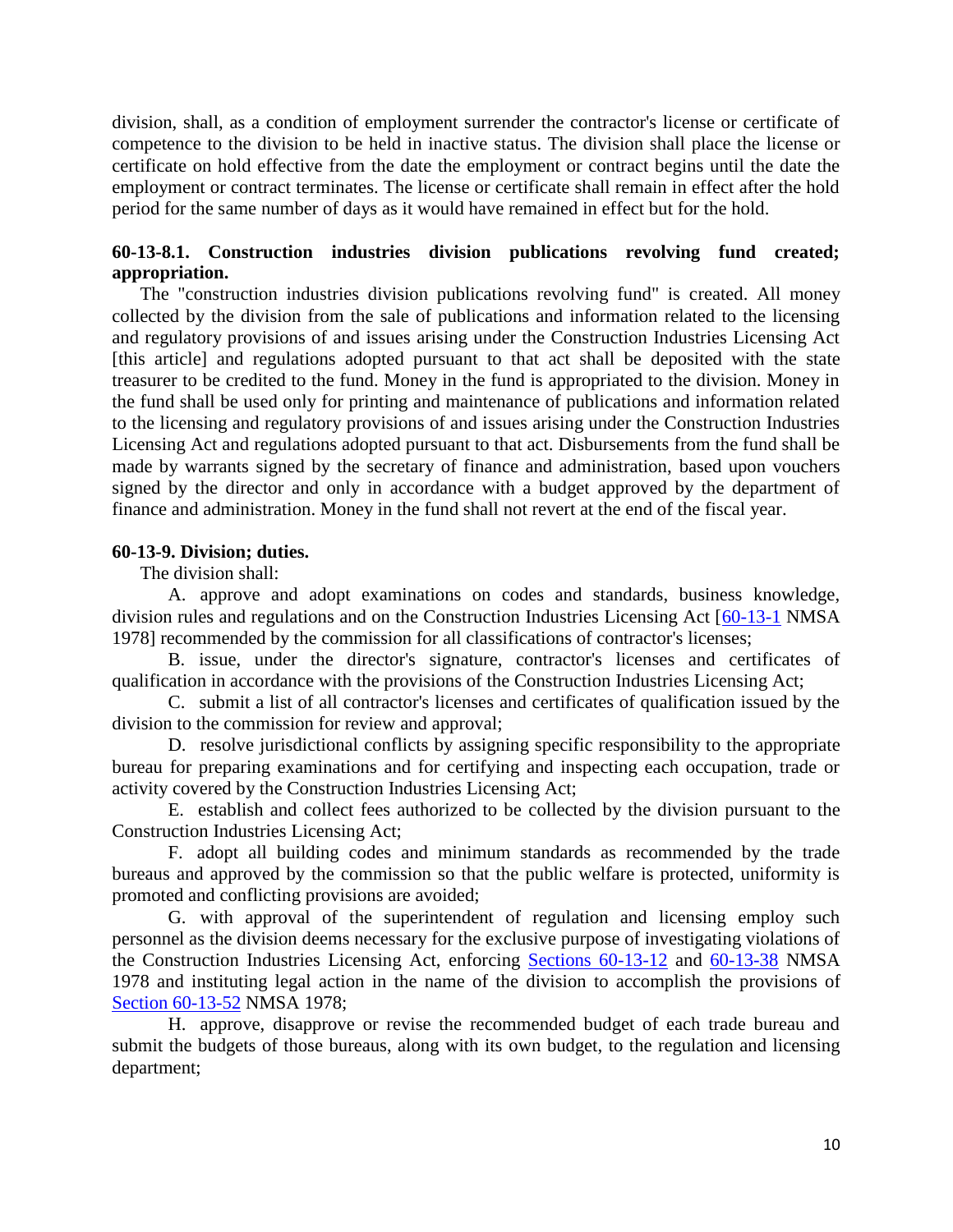I. approve, disapprove or revise and submit to the regulation and licensing department all requests of the trade bureaus for emergency budget transfers;

J. make an annual report to the superintendent of regulation and licensing and develop a policy manual concerning the operations of the division and the trade bureaus. The report shall also contain the division's recommendations for legislation it deems necessary to improve the licensing and technical practices of the construction and LP gas industries and to protect persons, property and agencies of the state and its political subdivisions;

K. adopt, subject to commission approval, rules and regulations necessary to carry out the provisions of the Construction Industries Licensing Act and the LPG Act [\[70-5-1](http://www.nmonesource.com/nmpublic/gateway.dll?f=jumplink$jumplink_x=Advanced$jumplink_vpc=first$jumplink_xsl=querylink.xsl$jumplink_sel=title;path;content-type;home-title;item-bookmark$jumplink_d=%7bnmsu%7d$jumplink_q=%5bfield%20folio-destination-name:) NMSA 1978];

L. maintain a complete record of all applications; all licenses issued, renewed, canceled, revoked and suspended; and all fines and penalties imposed by the division or commission and may make that information available to certified code jurisdictions;

M. furnish, upon payment of a reasonable fee established by the division, a certified copy of any license issued or of the record of the official revocation or suspension thereof. Such certified copy shall be prima facie evidence of the facts stated therein; and

N. publish a list of contractors, with their addresses and classifications, licensed by the division. The list shall be furnished without charge to such public officials, public bodies or public works and building departments as the division deems advisable. The list shall be published annually, and supplements shall be provided as the division deems necessary. Copies of the list and supplements shall be furnished to any person upon request and payment of a reasonable fee established by the division.

#### **60-13-10. Additional division duties; flood or mudslide areas; standards.**

In addition to the division's other duties, on or before January 1, 1976 the division shall, with the approval of the commission, issue regulations prescribing standards for the installation or use of electrical wiring, the installation of fixtures, plumbing, consumers' gas pipe and appliances and materials installed in the course of mechanical installation and the construction, alteration or repair of all buildings, improvements, modular homes, premanufactured homes and manufactured commercial units intended for use in flood or mudslide areas designated pursuant to [Section 3-18-7](http://www.nmonesource.com/nmpublic/gateway.dll?f=jumplink$jumplink_x=Advanced$jumplink_vpc=first$jumplink_xsl=querylink.xsl$jumplink_sel=title;path;content-type;home-title;item-bookmark$jumplink_d=%7bnmsu%7d$jumplink_q=%5bfield%20folio-destination-name:) NMSA 1978. Such regulations shall give due regard to standards prescribed by the federal insurance administration pursuant to Regulation 1910, Subsection 7(d), 79 Stat. 670, Section 1361, 82 Stat. 587 and 82 Stat. 575, all as amended, and shall give due regard to physical, climatic and other conditions peculiar to New Mexico.

### **60-13-10.1. Division; additional duties; alcohol fuel plant construction code; rules and regulations.**

A. In addition to the division's other duties, on or before January 1, 1982 it shall, with the approval of the commission and after public hearing, adopt an alcohol fuel plant construction code. The code shall set forth reasonable standards and requirements for the construction, alteration or repair of buildings and other structures to be used for the manufacture or distillation of alcohol fuel. In adopting the code, the division shall give due regard to the purpose for which the plant is to be used and to the physical, climatic and other conditions peculiar to New Mexico.

B. Upon the adoption of the code, the commission shall make rules and regulations pertaining to the issuance of a permit prior to any construction, installation, alteration, repair or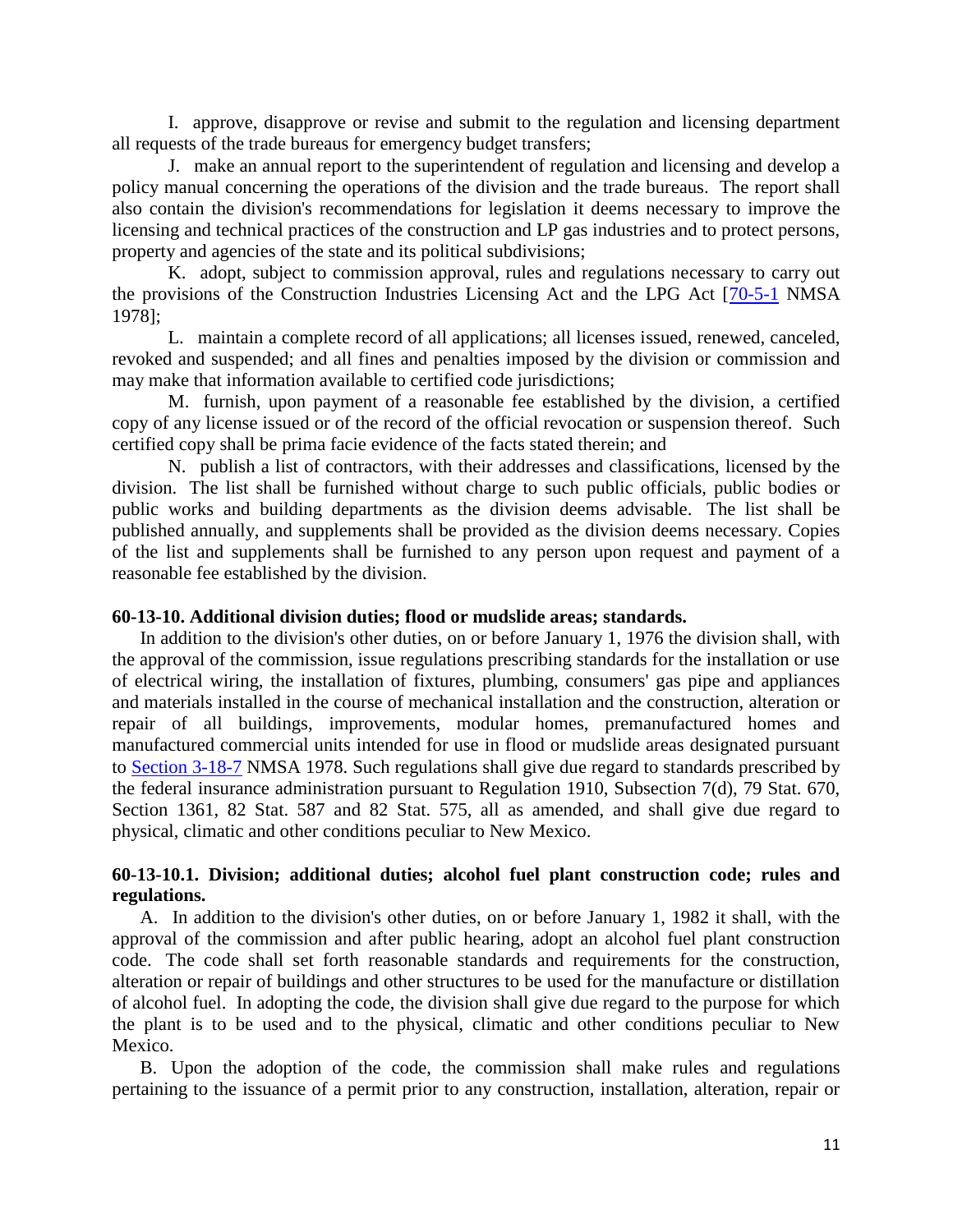addition to or within any building or structure proposed for the use of manufacturing or distillation of alcohol fuel. The commission shall also set a reasonable fee for the issuance of a permit.

C. No permit shall be required of any person who, by himself or with the aid of others who are paid wages and receive no other form of compensation, builds or makes installation, repairs or alterations on a farm or ranch owned, occupied or operated by him to any building or structure for the use of manufacturing or distillation of alcohol fuel.

#### **60-13-10.2. Division and commission; standards to accommodate solar collectors.**

As provided in the Solar Collector Standards Act [\[71-6-4](http://www.nmonesource.com/nmpublic/gateway.dll?f=jumplink$jumplink_x=Advanced$jumplink_vpc=first$jumplink_xsl=querylink.xsl$jumplink_sel=title;path;content-type;home-title;item-bookmark$jumplink_d=%7bnmsu%7d$jumplink_q=%5bfield%20folio-destination-name:) NMSA 1978], the division and commission shall jointly with the energy, minerals and natural resources department promulgate rules, standards or codes that establish requirements for new construction that will accommodate the installation of solar collectors to or on the new construction after the construction is otherwise complete.

#### **60-13-11. Division or commission; powers.**

The division or the commission may:

A. sue and be sued, issue subpoenas and compel the attendance of witnesses and the production of documents, records and physical exhibits in any hearing;

B. administer oaths;

C. adopt and use a seal for authentication of its records, processes and proceedings;

D. compel minimum code compliance in all certified code jurisdictions and political subdivisions; and

E. investigate code violations in any code jurisdictions in New Mexico.

#### **60-13-12. Contractor's license required.**

A. No person shall act as a contractor without a license issued by the division classified to cover the type of work to be undertaken.

B. No bid on a contract shall be submitted unless the contractor has a valid license issued by the division to bid and perform the type of work to be undertaken; provided this subsection shall not prohibit a licensed contractor from bidding or contracting work involving the use of two or more trades, crafts or classifications if the performance of the work in the trades, crafts or classifications other than the one in which he is licensed is incidental or supplemental to the performance of the work in the trades, crafts or classifications for which he is licensed; and further provided that work coming under the jurisdiction of the mechanical bureau or the electrical bureau of the division must be performed by a contractor licensed to perform that work.

C. Any contractor may bid on a New Mexico highway project involving the expenditure of federal funds prior to making application to the division for a license. The contractor, if he has not previously been issued a license, shall upon becoming the apparent successful bidder apply to the division for a license. The director shall issue a license to the contractor in accordance with the provisions of the Construction Industries Licensing Act [\[60-13-1](http://www.nmonesource.com/nmpublic/gateway.dll?f=jumplink$jumplink_x=Advanced$jumplink_vpc=first$jumplink_xsl=querylink.xsl$jumplink_sel=title;path;content-type;home-title;item-bookmark$jumplink_d=%7bnmsu%7d$jumplink_q=%5bfield%20folio-destination-name:) NMSA 1978].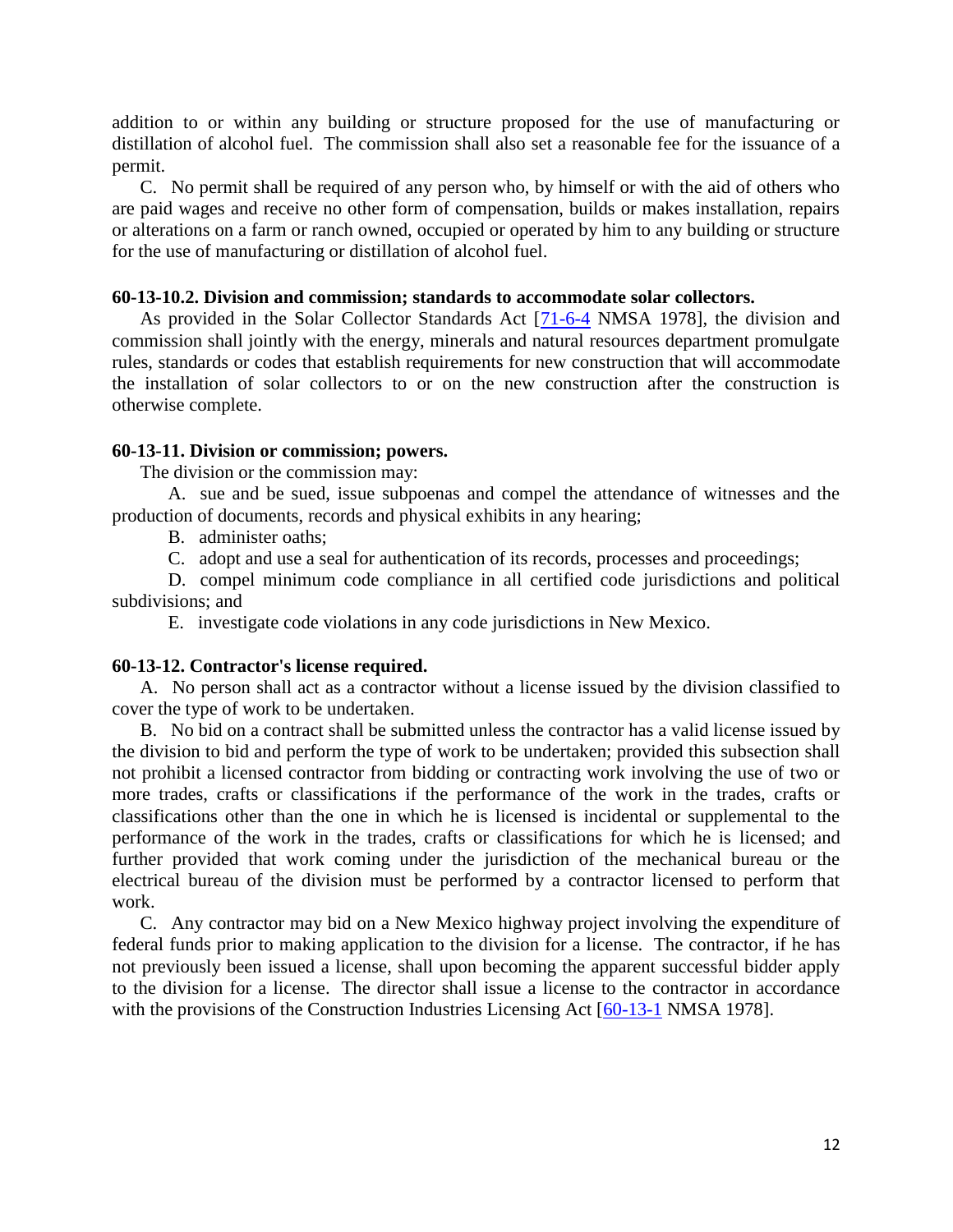### **60-13-13. Application for contractor's license.**

A. Applications for a contractor's license or a certificate of qualification shall be submitted to the division on forms prescribed and furnished by the division and shall contain the information and be accompanied by the attachments required by regulation of the commission.

B. The application shall be accompanied by the prescribed fee.

### **60-13-13.1. Repealed.**

#### **60-13-13.2. Licensees; identical or similar names.**

The division shall not accept an application, shall not issue a license and shall require a change in the name of a proposed license if the proposed name is identical to or in the opinion of the director so similar that it may cause confusion with a name on a pending application or an existing license. Any person aggrieved by the decision of the director may appeal the decision to the commission.

### **60-13-14. Division; license issuance; reports.**

A. No license shall be issued by the division to any applicant unless the director is satisfied that the applicant is or has in his employ a qualifying party who is qualified for the classification for which application is made and the applicant has satisfied the requirements of Subsection B of this section.

B. An applicant for a license shall:

(1) demonstrate proof of responsibility as provided in the Construction Industries Licensing Act [this article];

(2) comply with the provisions of Subsection D of this section if he has engaged illegally in the contracting business in New Mexico within one year prior to making application;

(3) demonstrate familiarity with the rules and regulations promulgated by the commission and division concerning the classification for which application is made;

(4) if a corporation, incorporated association, registered limited liability partnership or limited liability company, have complied with the laws of this state requiring qualification to do business in New Mexico and provide the name of its current registered agent and the current address of its registered office in New Mexico;

(5) if a person other than the persons described in Paragraph (4) of this subsection, provide a current physical location address and mailing address of the applicant's place of business;

(6) submit proof of registration with the taxation and revenue department and submit a current identification tax number;

(7) comply with any additional procedures, rules and regulations which are established by the commission relating to issuance of licenses; and

(8) have had four years, within the ten years immediately prior to application, of practical or related trade experience dealing specifically with the type of construction or its equivalent for which the applicant is applying for a license, except that the commission may by regulation provide for:

(a) reducing this requirement for a particular industry or craft where it is deemed excessive but the requirement shall not be less than two years; and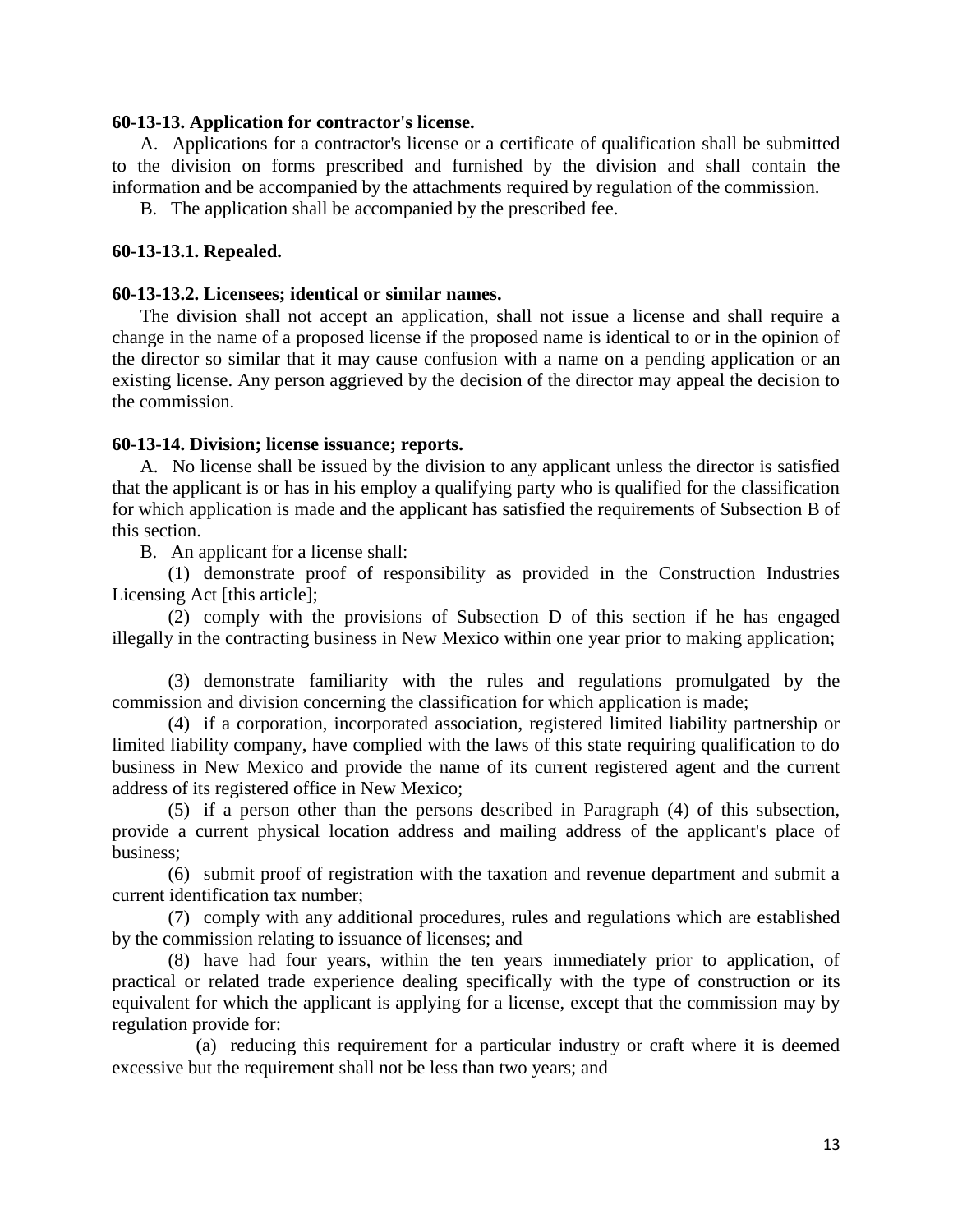(b) a waiver of the work experience requirement of this paragraph when the qualifying party has been certified in New Mexico with the same license classification within the ten years immediately prior to application.

C. The division, with the consent of the commission, may enter into a reciprocal licensing agreement with any state having equivalent licensing requirements.

D. The director may issue a license to an applicant who at any time within one year prior to making application has acted as a contractor in New Mexico without a license as required by the Construction Industries Licensing Act [\[60-13-1](http://www.nmonesource.com/nmpublic/gateway.dll?f=jumplink$jumplink_x=Advanced$jumplink_vpc=first$jumplink_xsl=querylink.xsl$jumplink_sel=title;path;content-type;home-title;item-bookmark$jumplink_d=%7bnmsu%7d$jumplink_q=%5bfield%20folio-destination-name:) NMSA 1978] if:

(1) the applicant in addition to all other requirements for licensure pays an additional fee as follows:

(a) in an amount up to ten percent of the contract price or the value of the nonlicensed contracted work in the discretion of the commission; or

(b) if the applicant has bid or offered a price on a construction project and was not the successful bidder or offeror, the fee shall be at least one percent but not more than five percent of the total bid amount; and

(2) the director is satisfied that no incident of such contracting without a license:

(a) caused monetary damage to any person; or

(b) resulted in an unresolved consumer complaint being filed against the applicant with the division.

E. An unlicensed contractor who has performed unlicensed work may settle the claims against him without becoming licensed if the claims arise from his first offense and he pays an administrative fee calculated pursuant to Paragraph (1) of Subsection D of this section. In addition to the administrative fee, an additional ten percent of the amount of the administrative fee shall be assessed as a service fee.

F. If the total fee to be paid by the contractor pursuant to the provisions of Subsection D or E of this section is twenty-five dollars (\$25.00) or less, the fee may be waived.

G. The director shall report every incident of nonlicensed contracting work to the taxation and revenue department to assure that the contractor complies with tax requirements and pays all taxes due.

### **60-13-15. License issuance; commission review.**

A. The commission shall review at its regular meetings all licenses issued by the division. The commission shall report to the superintendent of regulation and licensing and the attorney general any license issued to an applicant who fails to meet the requirements established by law and commission regulations for license issuance.

B. The signing of a license by the director for issuance by the division to an applicant who fails to meet the requirements established by law or committee regulations for issuance of licenses is a misdemeanor, and the director, if convicted by a court of law, shall be relieved of his duties and shall be subject to civil damages as provided in [Section 30-23-7](http://www.nmonesource.com/nmpublic/gateway.dll?f=jumplink$jumplink_x=Advanced$jumplink_vpc=first$jumplink_xsl=querylink.xsl$jumplink_sel=title;path;content-type;home-title;item-bookmark$jumplink_d=%7bnmsu%7d$jumplink_q=%5bfield%20folio-destination-name:) NMSA 1978. Failure by the committee or any member of the committee to report the illegal issuance of a license is a petty misdemeanor and upon conviction shall result in termination of the appointment of the committee member so convicted.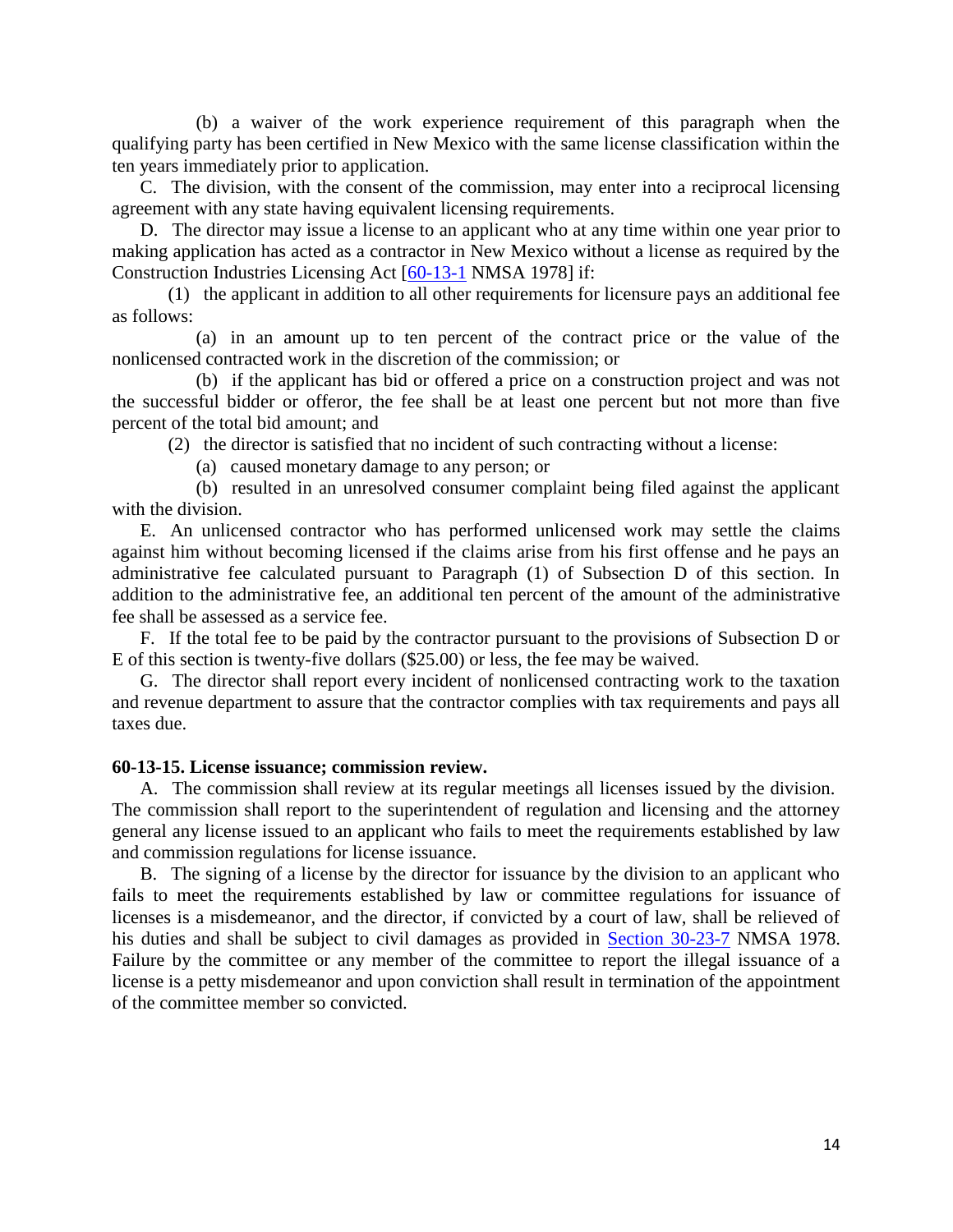#### **60-13-16. Division; qualifying party; examination; certificate.**

A. Except as otherwise provided in this section, no certificate of qualification shall be issued to an individual desiring to be a qualifying party until he has passed with a satisfactory score an examination approved and adopted by the division.

B. The examination shall consist of a test based on general business knowledge, rules and regulations of the division and the provisions of the Construction Industries Licensing Act [\[60-](http://www.nmonesource.com/nmpublic/gateway.dll?f=jumplink$jumplink_x=Advanced$jumplink_vpc=first$jumplink_xsl=querylink.xsl$jumplink_sel=title;path;content-type;home-title;item-bookmark$jumplink_d=%7bnmsu%7d$jumplink_q=%5bfield%20folio-destination-name:) [13-1](http://www.nmonesource.com/nmpublic/gateway.dll?f=jumplink$jumplink_x=Advanced$jumplink_vpc=first$jumplink_xsl=querylink.xsl$jumplink_sel=title;path;content-type;home-title;item-bookmark$jumplink_d=%7bnmsu%7d$jumplink_q=%5bfield%20folio-destination-name:) NMSA 1978]. In addition, applicants for a GB, MM or EE classification or for any other classification that the commission determines to be appropriate shall take a test based on technical knowledge and familiarity with the prescribed codes and minimum standards of the particular classification for which certification is requested. The division shall provide examinations in both English and Spanish.

C. In lieu of the examination to determine knowledge of business and construction industries law provided in Subsection B of this section, an applicant may satisfy the business and law knowledge requirement by receiving a certificate of completion of a business and law course of study offered by an accredited education institute approved by the commission. The course and any preparation and instruction materials shall be available in both English and Spanish and shall be made available to the division, the commission or the designated agent of the division, upon request, for review.

D. If a contractor's license is subject to suspension by the commission and if the suspension is based on the requirement that the licensee employ a qualifying party and the employment of the qualifying party is terminated without fault of the licensee, a member of that trade who is experienced in the classification for which the certificate of qualification was issued and has been employed for five or more years by the licensed contractor shall be issued without examination a temporary certificate of qualification in the classification for which the contractor is licensed. The temporary qualifying party is required to pass the regular examination as set forth in Subsection B of this section within ninety days of issuance of a temporary certificate of qualification.

E. The certificate of qualification is not transferable.

F. A qualifying party whose certificate is revoked by the commission shall not reapply for a certificate for one year.

#### **60-13-17. Repealed.**

#### **60-13-18. Licenses; renewal.**

A. Licenses issued by the division are not transferable.

B. Contractor's licenses shall expire two years after the issuance date or as determined by the division, but in no instance less than one year, and shall be renewable upon application to the division and payment of the prescribed renewal fee; provided that nothing in this subsection shall prohibit the division from establishing a staggered system of license expiration and a procedure for proration of fees for licenses issued for less than the two-year period or other period provided by the division pursuant to this subsection.

C. Licenses shall expire upon the date established by regulation of the commission, such regulation to provide for a staggered system of license expiration and for proration of fees for licenses issued for less than a full year. Thereafter, such licenses shall be issued for a period of two years or as otherwise provided by the division pursuant to Subsection B of this section.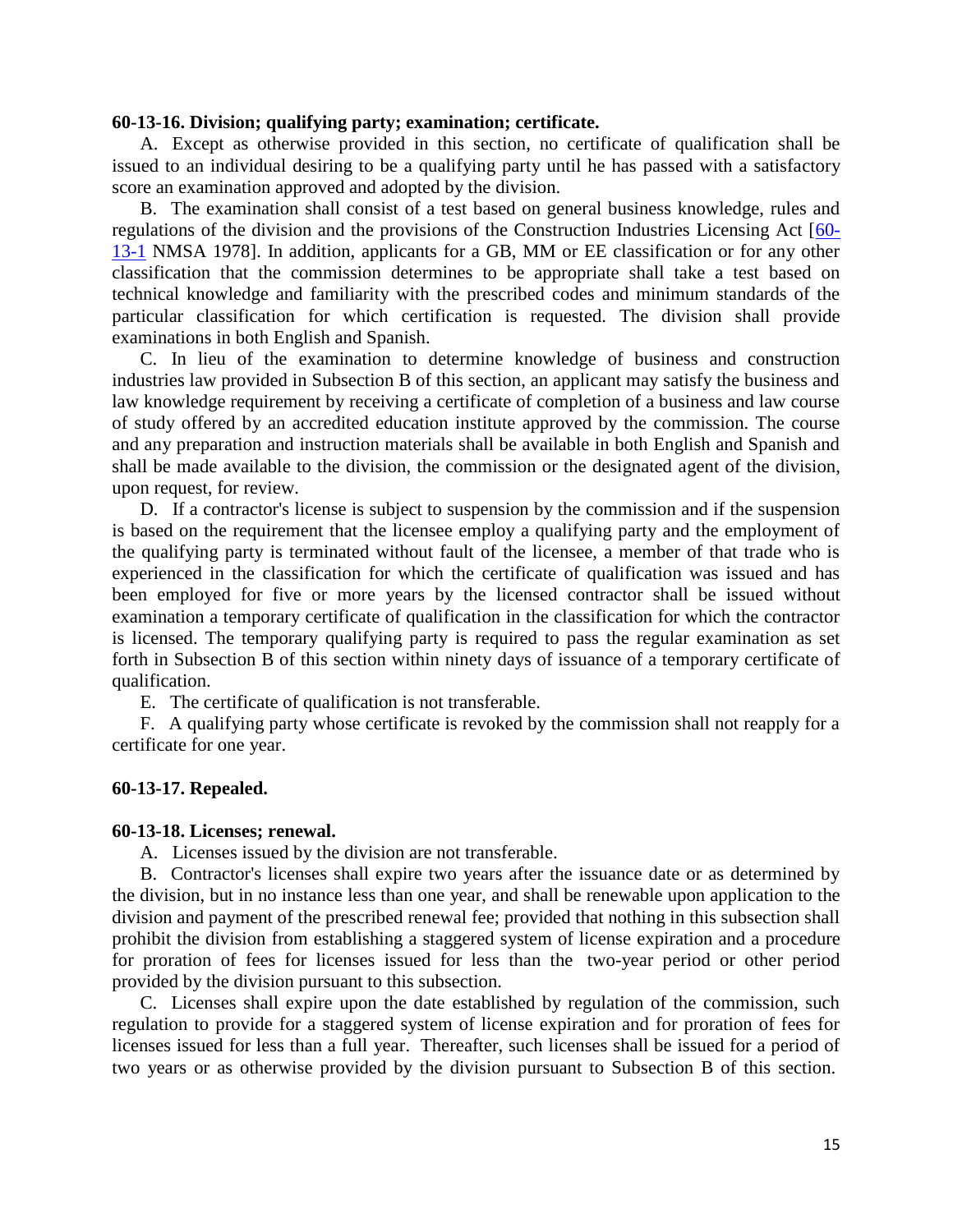Licenses shall be subject to renewal upon application to the division and payment of the prescribed renewal fee.

D. Licensees and journeyman certificate holders may be required to complete and submit proof of continuing education as a prerequisite for renewal of a license. When required by rule adopted by the division, an applicant for a license renewal must submit with the application for license renewal proof of eight hours of instruction in code change and eight hours of instruction in other industry-related and division-approved subjects. The sixteen hours of continuing education must have been completed within the three years prior to the date of the license renewal application.

E. The director shall, at least thirty days prior to the expiration date of a license, notify the licensee of the approaching expiration. Notice shall be given by mail addressed to the licensee's last address on file with the division. The notice shall include a renewal application form, instructions and any other information prescribed by the division.

F. Failure of a licensee to make application for the renewal of the licensee's license, to furnish such other information required by the commission and to pay the prescribed renewal fee by the last working day prior to the expiration of the license shall cause the license to be suspended by operation of law.

G. Unless the license is renewed within a three-month period, it shall be canceled. The suspended license may be renewed only after payment of a fee equal to one dollar (\$1.00) for each day, up to thirty days, that has elapsed since the expiration date of the license and thereafter for a fee equal to twice the amount of the renewal fee.

#### **60-13-19. Division; evidence of possession; penalty.**

A. The licensee shall exhibit satisfactory evidence of the possession of a license on demand and shall clearly indicate his contractor's license number on all written bids and when applying for a building permit.

B. A contractor who fails to indicate his contractor's license number clearly on all written bids and when applying for a building permit shall be assessed a penalty fee of one hundred fifty dollars (\$150) by the division. The fee shall be payable to the code jurisdiction or political subdivision that issued the permit or in which the work for which the bid is submitted is or would be permitted.

C. Before work is commenced, a contract is signed or funds are paid for any residential contracting, the contractor shall disclose in writing to the owner, on a form approved by the division, that the license issued and the bond or other proof of responsibility required pursuant to the Construction Industries Licensing Act does not protect the consumer if the contractor defaults. Any contractor who fails to make the disclosure required by this subsection shall be assessed a fee by the division in an amount not less than five hundred dollars (\$500) nor more than one thousand five hundred dollars (\$1,500) as determined by the division. The fee shall be payable to the division.

### **60-13-20. Fees established by the division; payment of examination and licensing service fees.**

A. The division shall by regulation establish and charge reasonable candidate and applicant fees for each license and certificate classification for initial applications, initial and additional examinations, license issuance and renewals, certificate of qualification issuance and renewal, and licensing verification services.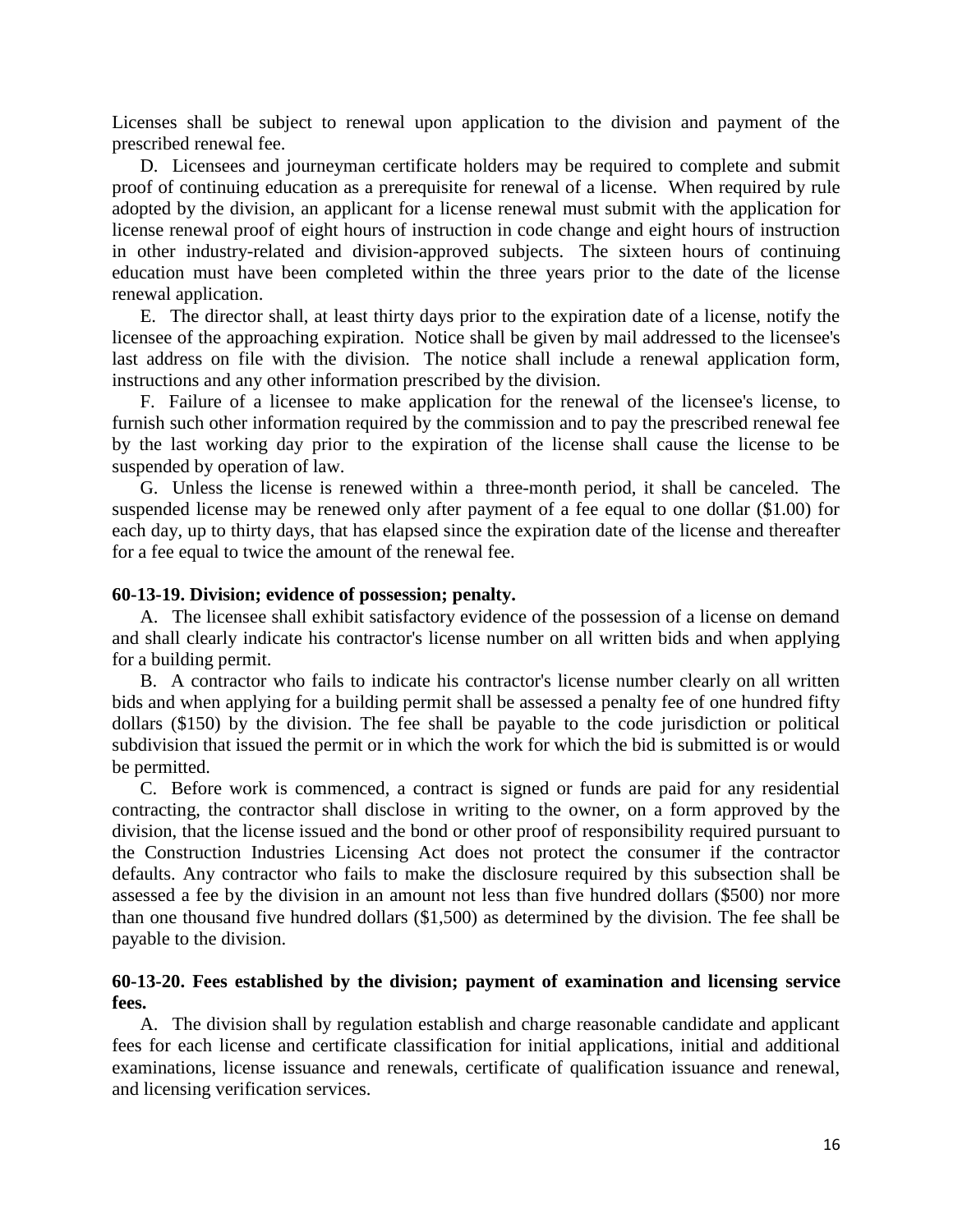B. The division by regulation may provide that fees charged pursuant to Subsection A of this section shall be paid to the agency providing or administering the service if the service is provided pursuant to authority of the division.

### **60-13-21. Division; disposition of fees.**

Fees received by the division except journeymen examination fees shall be paid to the state treasurer for deposit and transfer as provided in [Section 9-16-14](http://www.nmonesource.com/nmpublic/gateway.dll?f=jumplink$jumplink_x=Advanced$jumplink_vpc=first$jumplink_xsl=querylink.xsl$jumplink_sel=title;path;content-type;home-title;item-bookmark$jumplink_d=%7bnmsu%7d$jumplink_q=%5bfield%20folio-destination-name:) NMSA 1978.

# **60-13-21.1. Repealed.**

### **60-13-22. Repealed.**

### **60-13-23. Revocation or suspension of license by the commission; causes.**

Any license issued by the division shall be revoked or suspended by the commission for any of the following causes:

A. if the licensee or qualifying party of the licensee willfully or by reason of incompetence violates any provision of the Construction Industries Licensing Act [\[60-13-1](http://www.nmonesource.com/nmpublic/gateway.dll?f=jumplink$jumplink_x=Advanced$jumplink_vpc=first$jumplink_xsl=querylink.xsl$jumplink_sel=title;path;content-type;home-title;item-bookmark$jumplink_d=%7bnmsu%7d$jumplink_q=%5bfield%20folio-destination-name:) NMSA 1978] or any rule or regulation adopted pursuant to that act by the division;

B. knowingly contracting or performing a service beyond the scope of the license;

C. misrepresentation of a material fact by the applicant in obtaining a license;

D. failure to maintain proof of responsibility as required by the Construction Industries Licensing Act;

E. unjustified abandonment of any contract as determined by a court of competent jurisdiction;

F. conversion of funds or property received for prosecution or completion of a specific contract or for a specified purpose in the prosecution or completion of any contract, obligation or purpose, as determined by a court of competent jurisdiction;

G. departure from or disregard of plans or specifications that result in code violations;

H. willful or fraudulent commission of any act by the licensee as a contractor in consequence of which another is substantially injured, as determined by a court of competent jurisdiction;

I. failure to maintain workers' compensation insurance as required by the Workers' Compensation Act [\[52-1-1](http://www.nmonesource.com/nmpublic/gateway.dll?f=jumplink$jumplink_x=Advanced$jumplink_vpc=first$jumplink_xsl=querylink.xsl$jumplink_sel=title;path;content-type;home-title;item-bookmark$jumplink_d=%7bnmsu%7d$jumplink_q=%5bfield%20folio-destination-name:) NMSA 1978];

J. aiding, abetting, combining or conspiring with a person to evade or violate the provisions of the Construction Industries Licensing Act by allowing a contractor's license to be used by an unlicensed person, or acting as agent, partner, associate or otherwise in connection with an unlicensed person, with the intent to evade the provisions of the Construction Industries Licensing Act; or

K. acting in the capacity of a licensee under any other name than is set forth upon the license.

# **60-13-23.1. Administrative penalty.**

A. Notwithstanding any provisions of the Uniform Licensing Act [\[61-1-1](http://www.nmonesource.com/nmpublic/gateway.dll?f=jumplink$jumplink_x=Advanced$jumplink_vpc=first$jumplink_xsl=querylink.xsl$jumplink_sel=title;path;content-type;home-title;item-bookmark$jumplink_d=%7bnmsu%7d$jumplink_q=%5bfield%20folio-destination-name:) NMSA 1978] or the Construction Industries Licensing Act [\[60-13-1](http://www.nmonesource.com/nmpublic/gateway.dll?f=jumplink$jumplink_x=Advanced$jumplink_vpc=first$jumplink_xsl=querylink.xsl$jumplink_sel=title;path;content-type;home-title;item-bookmark$jumplink_d=%7bnmsu%7d$jumplink_q=%5bfield%20folio-destination-name:) NMSA 1978] to the contrary, the commission may, in addition to or instead of revocation or suspension of a license issued by the division for any cause specified in the Construction Industries Licensing Act, assess the licensee an administrative penalty in the following amounts: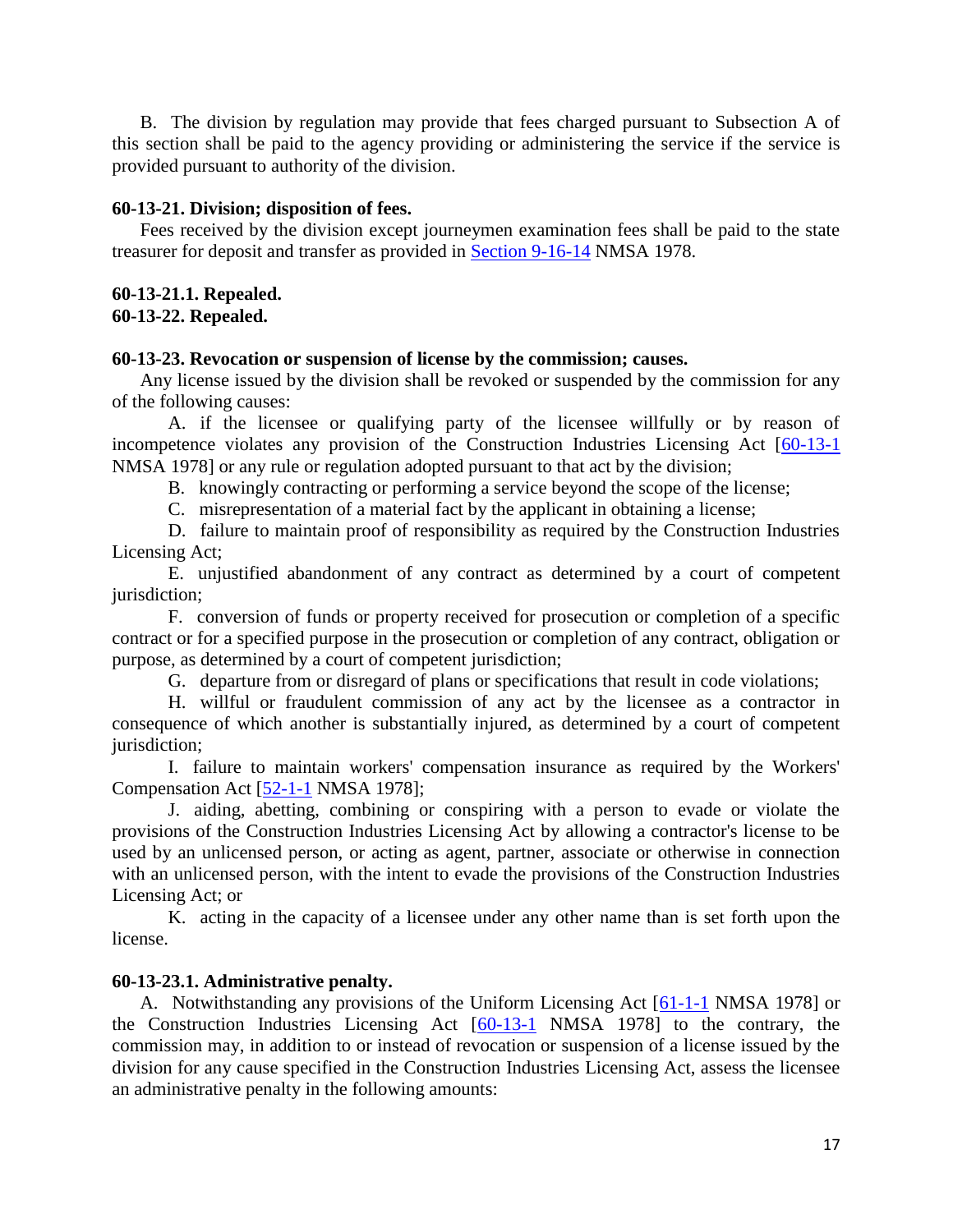(1) where the dollar value of the contract or work performed is five thousand dollars (\$5,000) or less, the penalty shall be not less than three hundred dollars (\$300) or more than five hundred dollars (\$500); or

(2) where the dollar value of the contract or work performed is more than five thousand dollars (\$5,000), the penalty shall be in an amount equal to not more than ten percent of the dollar amount of the contract or work performed but not less than five hundred dollars (\$500).

B. If a person subject to the penalties under Subsection A of this section previously has had his contractor's license suspended or revoked or has been assessed an administrative penalty pursuant to Subsection A of this section, that person shall be assessed twice the amount specified in Paragraph (1) or (2) of Subsection A of this section, as applicable.

C. Failure to pay an administrative penalty upon the date set by the commission shall subject the offender to an additional penalty of one hundred dollars (\$100) for each day the offender fails to comply with the order. The attorney general shall institute an action in the district court to recover the appropriate penalties.

#### **60-13-24. Certificates of qualification; causes for revocation or suspension.**

Any certificate of qualification shall be revoked or suspended by the commission for the following causes:

A. misrepresentation of a material fact by the individual in obtaining the certificate;

B. violation, willfully or by reason of incompetence, of any provision of the Construction Industries Licensing Act [\[60-13-1](http://www.nmonesource.com/nmpublic/gateway.dll?f=jumplink$jumplink_x=Advanced$jumplink_vpc=first$jumplink_xsl=querylink.xsl$jumplink_sel=title;path;content-type;home-title;item-bookmark$jumplink_d=%7bnmsu%7d$jumplink_q=%5bfield%20folio-destination-name:) NMSA 1978] or any code, minimum standard, rule or regulation adopted pursuant to that act; or

C. aiding, abetting, combining or conspiring with a person to evade or violate the provisions of the Construction Industries Licensing Act or any code, minimum standard, rule or regulation adopted pursuant to that act.

#### **60-13-25. Qualifying party; termination of relationship.**

In the event the employment or business relationship between the qualifying party and the licensee is terminated, the licensee and the qualifying party shall notify the division within thirty days of that termination in relationship, and the license shall be suspended for one hundred twenty days from the date of the termination of employment or business relationship and then canceled unless another individual who is a properly certified qualifying party is approved as the qualifying party for the licensee.

#### **60-13-26. Division; trade bureaus; liability of commission members.**

Neither the division, the bureaus, their duly authorized employees nor members of the commission shall be held personally responsible or liable for any act pertaining to their official duties.

# **60-13-27. Complaints against licensees and certificate holders; investigations by division; informal resolution; notice of revocation action.**

A. The division on its own motion or upon the verified complaint in writing of any person shall investigate the actions of any licensee or certificate holder. The director may assign one or more inspectors certified pursuant to [Section 60-13-41](http://www.nmonesource.com/nmpublic/gateway.dll?f=jumplink$jumplink_x=Advanced$jumplink_vpc=first$jumplink_xsl=querylink.xsl$jumplink_sel=title;path;content-type;home-title;item-bookmark$jumplink_d=%7bnmsu%7d$jumplink_q=%5bfield%20folio-destination-name:) NMSA 1978, investigators or other personnel to investigate that licensee or certificate holder or any activity within the jurisdiction of the Construction Industries Licensing Act [\[60-13-1](http://www.nmonesource.com/nmpublic/gateway.dll?f=jumplink$jumplink_x=Advanced$jumplink_vpc=first$jumplink_xsl=querylink.xsl$jumplink_sel=title;path;content-type;home-title;item-bookmark$jumplink_d=%7bnmsu%7d$jumplink_q=%5bfield%20folio-destination-name:) NMSA 1978]. The director may authorize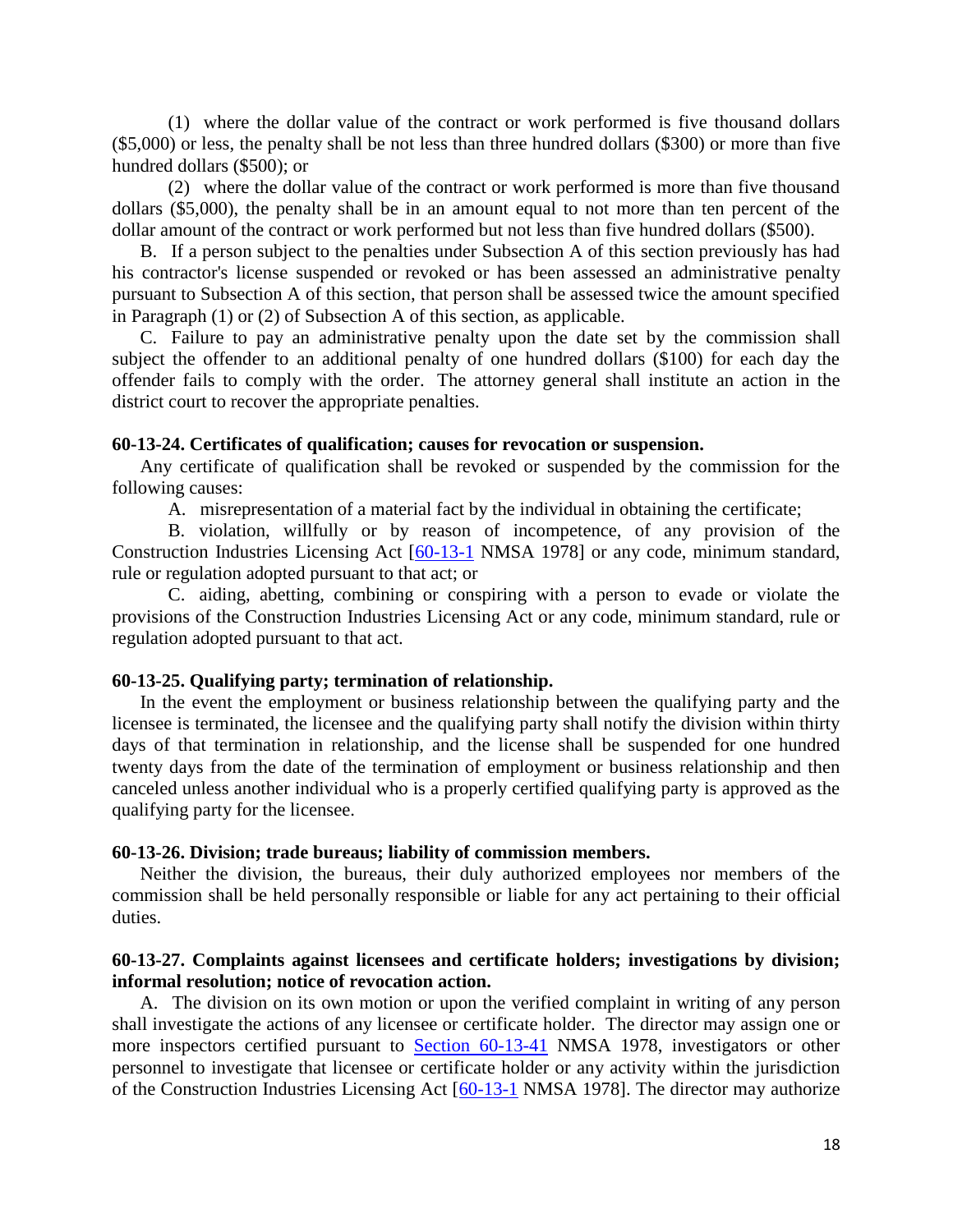an inspector or investigator to enter any code jurisdiction to make investigations. The investigation shall be for the purpose of determining if there has been a code violation or other breach of [Section 60-13-23,](http://www.nmonesource.com/nmpublic/gateway.dll?f=jumplink$jumplink_x=Advanced$jumplink_vpc=first$jumplink_xsl=querylink.xsl$jumplink_sel=title;path;content-type;home-title;item-bookmark$jumplink_d=%7bnmsu%7d$jumplink_q=%5bfield%20folio-destination-name:) [60-13-24](http://www.nmonesource.com/nmpublic/gateway.dll?f=jumplink$jumplink_x=Advanced$jumplink_vpc=first$jumplink_xsl=querylink.xsl$jumplink_sel=title;path;content-type;home-title;item-bookmark$jumplink_d=%7bnmsu%7d$jumplink_q=%5bfield%20folio-destination-name:) or [60-13-36](http://www.nmonesource.com/nmpublic/gateway.dll?f=jumplink$jumplink_x=Advanced$jumplink_vpc=first$jumplink_xsl=querylink.xsl$jumplink_sel=title;path;content-type;home-title;item-bookmark$jumplink_d=%7bnmsu%7d$jumplink_q=%5bfield%20folio-destination-name:) NMSA 1978 on the part of a licensee or certificate holder constituting probable grounds for revocation or suspension of his license or certificate.

B. The person assigned by the director shall make an immediate investigation, securing all pertinent facts and statements, including a statement from the contractor, if he is available, and names and addresses of witnesses. Within one hundred eighty days of receipt of the complaint by the division, he shall make a full and complete written report to the director.

C. Complaints may be resolved informally at the request of the complainant, the contractor or the commission. For informal resolution of a complaint, all parties must agree to the informal hearing and agree that the decision of the informal hearing officer is final. The procedures for informal hearings and resolution of complaints shall be established by the commission.

D. All revocation and suspension proceedings conducted by the commission and judicial review of the commission's decision shall be governed by the provisions of the Uniform Licensing Act [\[61-1-1](http://www.nmonesource.com/nmpublic/gateway.dll?f=jumplink$jumplink_x=Advanced$jumplink_vpc=first$jumplink_xsl=querylink.xsl$jumplink_sel=title;path;content-type;home-title;item-bookmark$jumplink_d=%7bnmsu%7d$jumplink_q=%5bfield%20folio-destination-name:) NMSA 1978]. Prior to any revocation action by the commission, notice of the pending action shall be given to the bonding company which has in effect for the licensee any bond issued pursuant to the proof of responsibility provisions of the Construction Industries Licensing Act.

#### **60-13-28. Suspension period.**

A. The commission shall make all suspensions for a definite period not exceeding ninety consecutive days. Suspension of a license for any cause specified in the Construction Industries Licensing Act [\[60-13-1](http://www.nmonesource.com/nmpublic/gateway.dll?f=jumplink$jumplink_x=Advanced$jumplink_vpc=first$jumplink_xsl=querylink.xsl$jumplink_sel=title;path;content-type;home-title;item-bookmark$jumplink_d=%7bnmsu%7d$jumplink_q=%5bfield%20folio-destination-name:) NMSA 1978] shall not preclude revocation of that license for cause by the commission.

B. A contractor whose license has been suspended or revoked shall complete work in progress as directed by the commission.

C. At the end of the suspension period, the commission shall review the license to determine if the license should be reinstated or revoked.

### **60-13-29. Application following revoked license or certificate.**

A. After revocation of any license or certificate issued pursuant to the Construction Industries Licensing Act, no person shall be eligible to apply for a new license or certificate until a period of one year after the date of the original order of revocation by the commission has expired.

B. Following the revocation of a contractor's license or a qualifying party's certificate pursuant to the Construction Industries Licensing Act, no license or certificate may be issued to that contractor or qualifying party by the division if the director finds that the contractor or qualifying party has, during the period of revocation, engaged in activity that constitutes a violation of any provision of the Construction Industries Licensing Act.

#### **60-13-30. Suit by contractor for compensation; pleading and proof of license.**

A. No contractor shall act as agent or bring or maintain any action in any court of the state for the collection of compensation for the performance of any act for which a license is required by the Construction Industries Licensing Act [\[60-13-1](http://www.nmonesource.com/nmpublic/gateway.dll?f=jumplink$jumplink_x=Advanced$jumplink_vpc=first$jumplink_xsl=querylink.xsl$jumplink_sel=title;path;content-type;home-title;item-bookmark$jumplink_d=%7bnmsu%7d$jumplink_q=%5bfield%20folio-destination-name:) NMSA 1978] without alleging and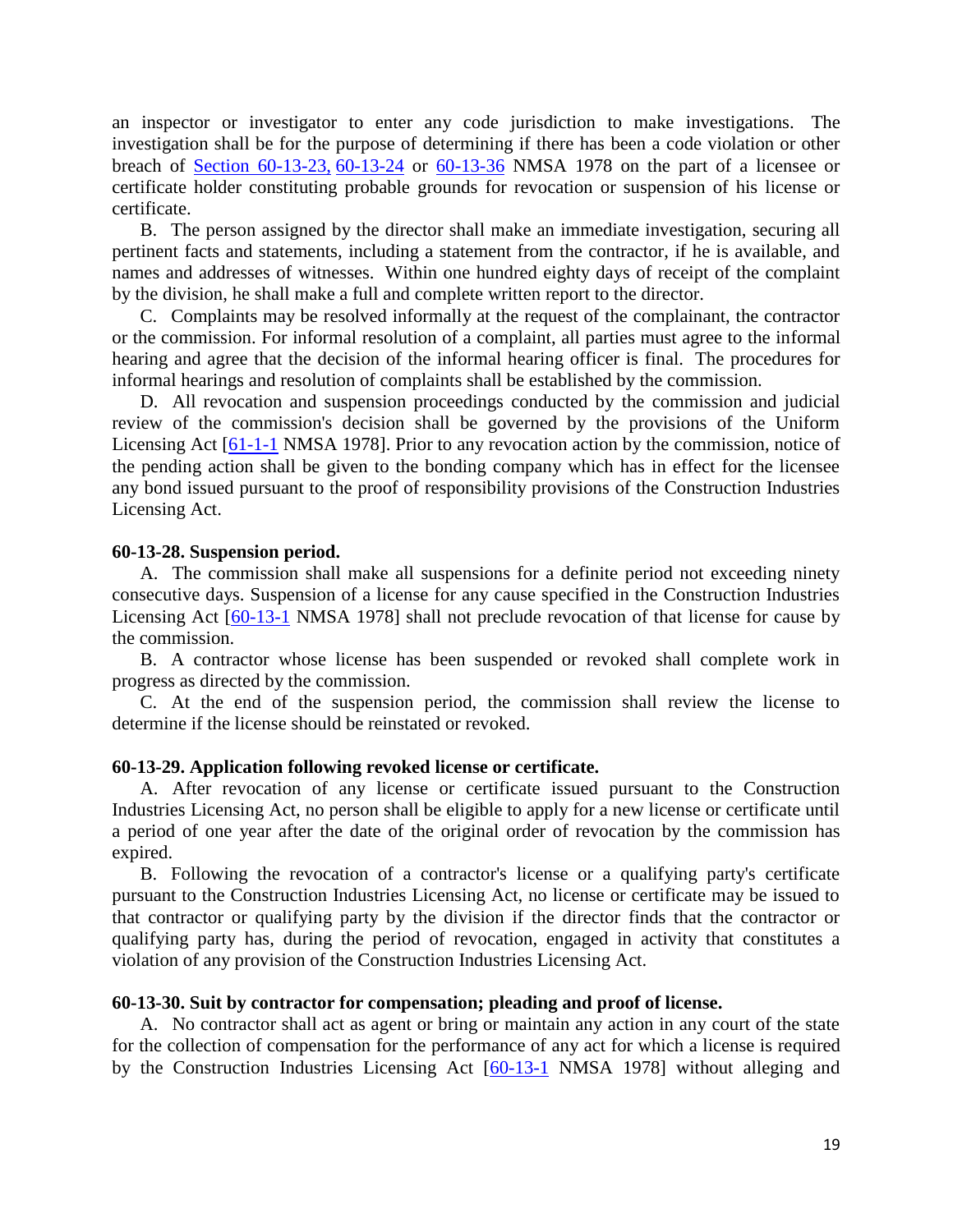proving that such contractor was a duly licensed contractor at the time the alleged cause of action arose.

B. Any contractor operating without a license as required by the Construction Industries Licensing Act shall have no right to file or claim any mechanic's lien as now provided by law.

# **60-13-31. Trade bureaus created.**

There are created under the division the "electrical bureau," the "mechanical bureau," the "general construction bureau" and the "liquefied petroleum gas bureau."

### **60-13-32. Trade bureaus; definitions.**

As used in the Construction Industries Licensing Act [\[60-13-1](http://www.nmonesource.com/nmpublic/gateway.dll?f=jumplink$jumplink_x=Advanced$jumplink_vpc=first$jumplink_xsl=querylink.xsl$jumplink_sel=title;path;content-type;home-title;item-bookmark$jumplink_d=%7bnmsu%7d$jumplink_q=%5bfield%20folio-destination-name:) NMSA 1978]:

A. "electrical wiring" means all wiring, conductors, fixtures, devices, conduits, appliances or other equipment, including generating equipment of not over ten kilowatt capacity, used in connection with the general distribution or use of electrical energy;

B. "plumbing" means the installing, altering and repairing of all plumbing fixtures, fixture traps and soil, waste, supply and vent pipes, with their devices, appurtenances and connections, through which water, waste, sewage, oil and air are carried, when done within the property lines of the building or structure to be served by the plumbing or to the point of connection with the utility system. This subsection shall not be construed as prohibiting the installation by a "fixed works" licensee of service lines from the utility system to a point five feet outside the building or structure to be served by the plumbing;

C. "fixtures" includes closet bowls, lavatories, bath tubs, showers, kitchen sinks, laundry trays, hot water tanks, softeners, urinals, bidets, service sinks, shower pans, drink fountains, water compressors, water coolers, septic tanks or similar systems of sewage disposal and such other similar fixtures used in plumbing as designated by the mechanical bureau;

D. "gas fitting" means the installing, altering and repairing of consumers' gas piping and the installation of appliances utilizing natural gas as fuel and their appurtenances in or upon premises of the consumers;

E. "softener" or "water conditioner" means any appliance, apparatus, fixture and equipment which is designed to soften, filter or change the mineral content of water, whether permanent or portable; and

F. "certificate of competence" means evidence of competence issued by the division to a journeyman electrician, journeyman plumber, journeyman gas fitter, journeyman pipe fitter or journeyman welder working on pipelines, collection lines or compressor stations.

# **60-13-33. Trade bureaus; general duties and powers.**

The trade bureaus shall:

A. cooperate in administering examinations for the licensing and certification of the occupations or trades assigned to their jurisdictions pursuant to the Construction Industries Licensing Act [\[60-13-1](http://www.nmonesource.com/nmpublic/gateway.dll?f=jumplink$jumplink_x=Advanced$jumplink_vpc=first$jumplink_xsl=querylink.xsl$jumplink_sel=title;path;content-type;home-title;item-bookmark$jumplink_d=%7bnmsu%7d$jumplink_q=%5bfield%20folio-destination-name:) NMSA 1978], and provide those examinations and any related materials in both English and Spanish;

B. perform inspections of all occupations, trades and activities within their jurisdictions;

C. be responsible for all administrative duties and other duties necessary and incidental thereto required in the Construction Industries Licensing Act, including those activities and duties assigned to them by the director; and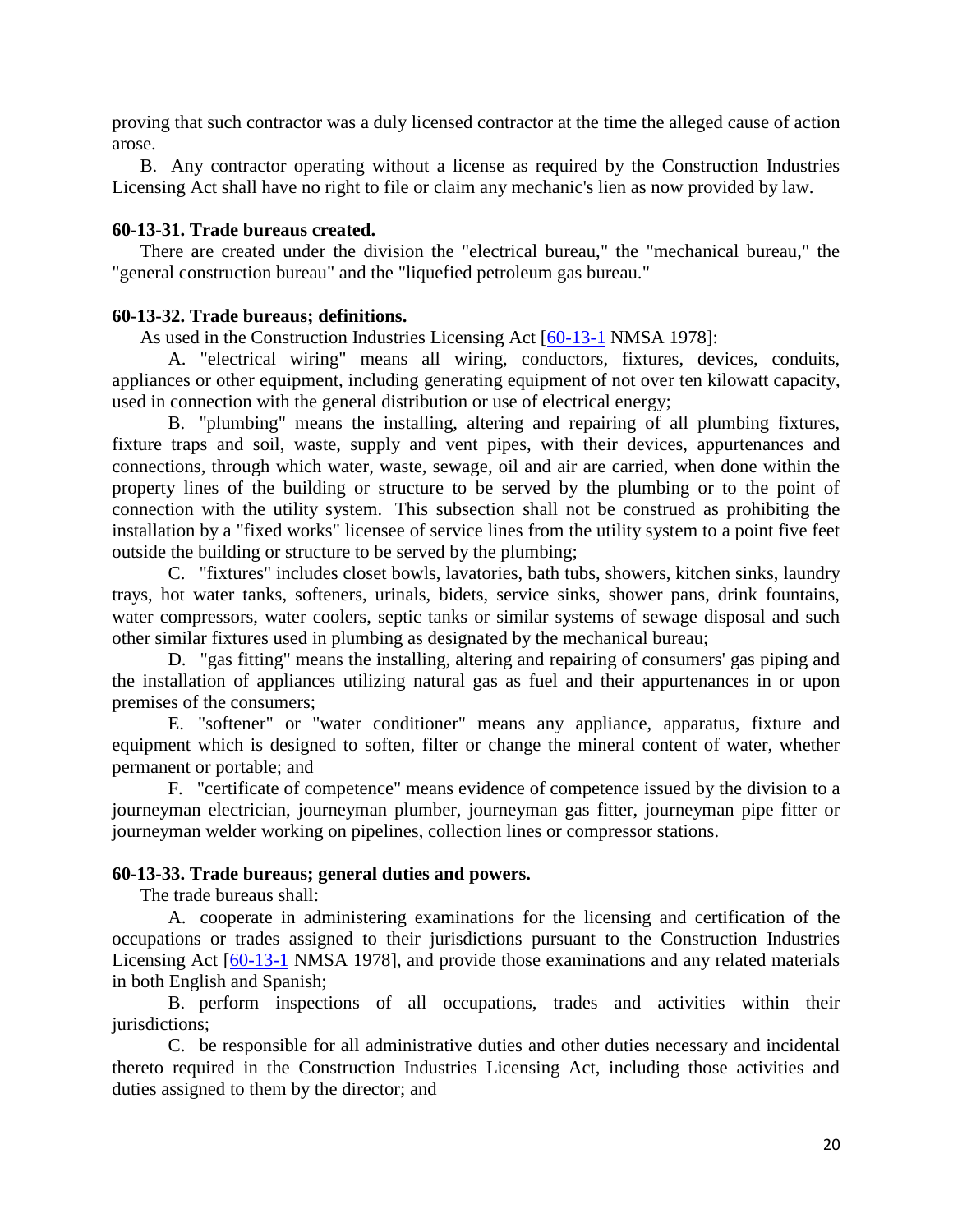D. recommend rules and regulations and submit them to the division for approval by the commission and promulgation by the division.

# **60-13-34, 60-13-35. Repealed.**

### **60-13-36. Certificates of competence; suspension and revocation.**

A. The commission may suspend any certificate of competence issued within the scope of the bureau's trade for a definite period not exceeding ninety consecutive days.

B. Suspension of a certificate of competence shall be for any cause specified in the Construction Industries Licensing Act [\[60-13-1](http://www.nmonesource.com/nmpublic/gateway.dll?f=jumplink$jumplink_x=Advanced$jumplink_vpc=first$jumplink_xsl=querylink.xsl$jumplink_sel=title;path;content-type;home-title;item-bookmark$jumplink_d=%7bnmsu%7d$jumplink_q=%5bfield%20folio-destination-name:) NMSA 1978].

C. The commission may revoke any certificate of competence issued by it only for the following causes:

(1) misrepresentation of a material fact by the individual obtaining the certificate;

(2) violation willfully or by reason of incompetence of any provision of the Construction Industries Licensing Act or any code, minimum standard, rule or regulation adopted pursuant to that act pertaining to installation, alteration, maintenance, connection or repair; or

(3) aiding, abetting, combining or conspiring with a person to evade or violate the provisions of the Construction Industries Licensing Act or any code, minimum standard, rule or regulation adopted pursuant thereto.

# **60-13-37. Repealed.**

# **60-13-38. Certificates of competence; examination; journeymen.**

A. A person shall not engage in the occupation or trade of journeyman unless he holds a certificate of competence issued by the division for the occupation or trade in which he desires to engage.

B. The categories for certificates of competence are: journeyman electrician, journeyman plumber, journeyman gas fitter, journeyman pipe fitter, journeyman sheet metal worker, journeyman boiler operator, residential wireman and journeyman welder working on pipelines, collection lines or compressor stations.

C. An applicant for a certificate of competence shall be required to take an examination approved and adopted by the division as to his knowledge of the orders and rules governing the occupation or trade for which a certificate is sought, and as to his technical knowledge and ability pertaining to his particular trade. The examination may be oral, written or demonstrative or any combination thereof, as required by rules of the commission.

D. The division shall issue a certificate of competence to any journeyman welder working on pipelines, collection lines or compressor stations who shows evidence of having satisfactorily completed an examination administered by an independent testing organization or public utility employing engineers registered with the state, such examination meeting the minimum pipeline safety standards set by the public regulation commission.

E. Applications for certificates of competence shall be in the form and shall contain such information and attachments as the division prescribes.

F. The division shall establish a reasonable fee for any examination or issuance of certificate of competence.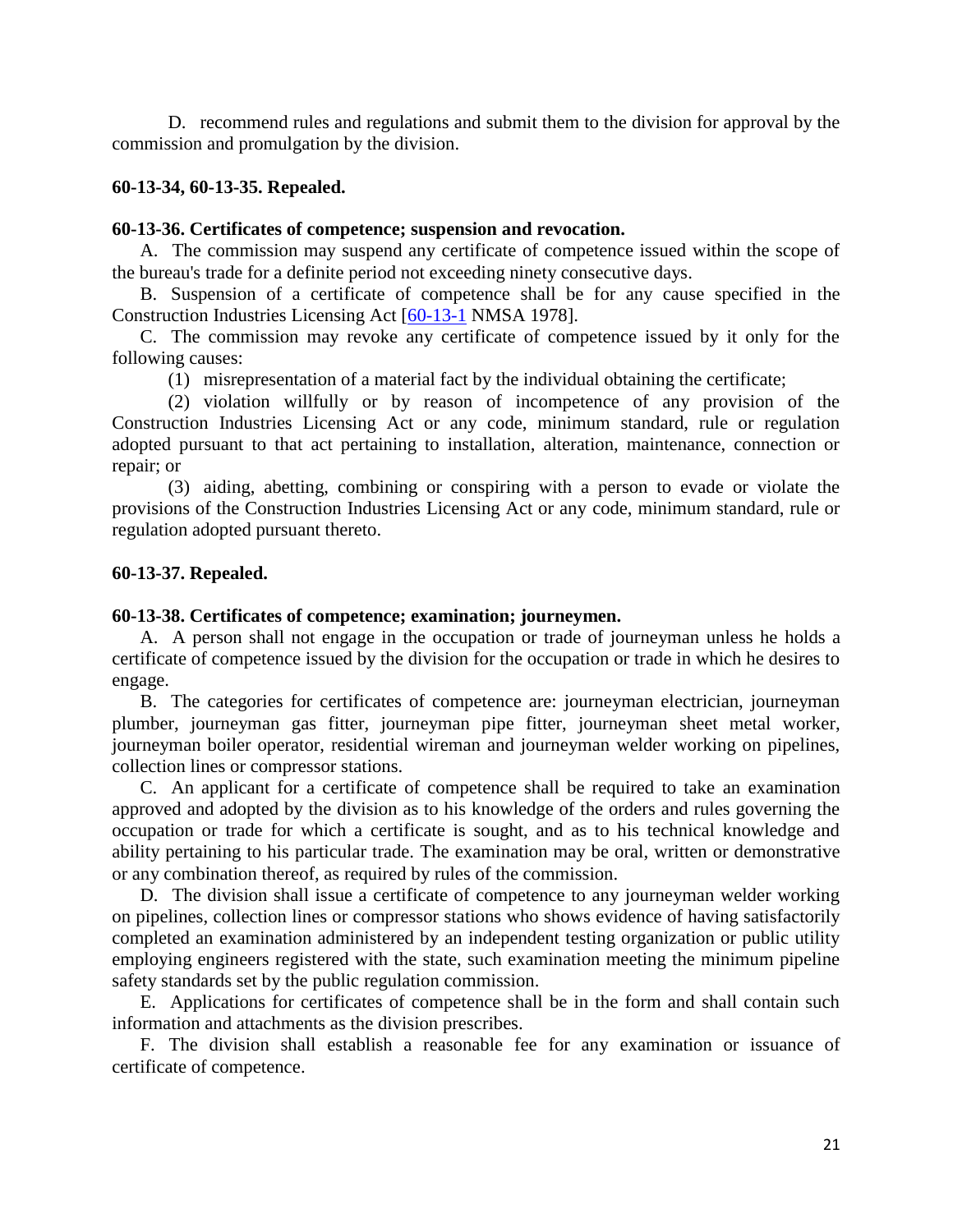G. A person is not eligible to take an examination for a certificate of competence unless he has had two years' experience in the occupation or trade for which a certificate of competence is sought, or the equivalent thereof as determined by the commission, or has successfully completed a course in the trade approved by the vocational education division of the state department of public education.

H. Employment of an apprentice working under the direct supervision of a certified journeyman is not prohibited by the Construction Industries Licensing Act [\[60-13-1](http://www.nmonesource.com/nmpublic/gateway.dll?f=jumplink$jumplink_x=Advanced$jumplink_vpc=first$jumplink_xsl=querylink.xsl$jumplink_sel=title;path;content-type;home-title;item-bookmark$jumplink_d=%7bnmsu%7d$jumplink_q=%5bfield%20folio-destination-name:) NMSA 1978].

I. A person is eligible to take an examination for a journeyman electrician certificate of competence after at least:

(1) four years of accredited training in the electrical trade;

(2) four years of apprenticeship in the electrical trade;

(3) four years of practical experience in the electrical trade, of which two years are in the commercial trade, industrial trade or the equivalent as determined by the commission; or

(4) successfully completing an electrical trade program approved by the vocational education division of the state department of public education and two years of practical experience in the commercial electrical trade.

J. Continuing education requirements for a journeyman electrician shall include at least sixteen hours of continuing education in every three-year period between national electrical code updates, of which eight hours are code change instructions and eight hours are other industryrelated instruction. All continuing education curricula and instructors shall be approved by the commission based on recommendations by the electrical bureau.

K. A certificate of competence shall not be renewed until a complete application for renewal has been received by the division. Proof of completion of the continuing education requirements shall be submitted to the division with the application for renewal of certificate of competence. An application for renewal that is not accompanied by proof of completion of the continuing education requirements is incomplete and shall not be processed. The continuing education requirements in this subsection shall only apply to a journeyman electrician with the designation "EE-98J" or "JE98". This does not apply to EE98.

L. A person is eligible to take an examination for a residential wireman's certificate of competence after at least:

- (1) two years of accredited training or apprenticeship in the electrical trade;
- (2) two years of practical experience in wiring residential dwellings; or

(3) successfully completing a course in the trade approved by the vocational education division of the state department of public education and one year of practical experience in wiring residential dwellings.

M. The provisions of Subsections I and L of this section do not apply to a person who was enrolled as a full-time student before June 20, 2003 in an electrical trade program approved by the vocational education division of the state department of public education.

### **60-13-39. Certificates and examination.**

A. Certificates of competence issued by the division are not transferable and shall expire on the date established by the division, not more than three years from the month of issuance.

B. Application shall be made before the expiration date for renewal of a current certificate of competence and shall be accompanied by the fee prescribed for the initial issuance of the certificate.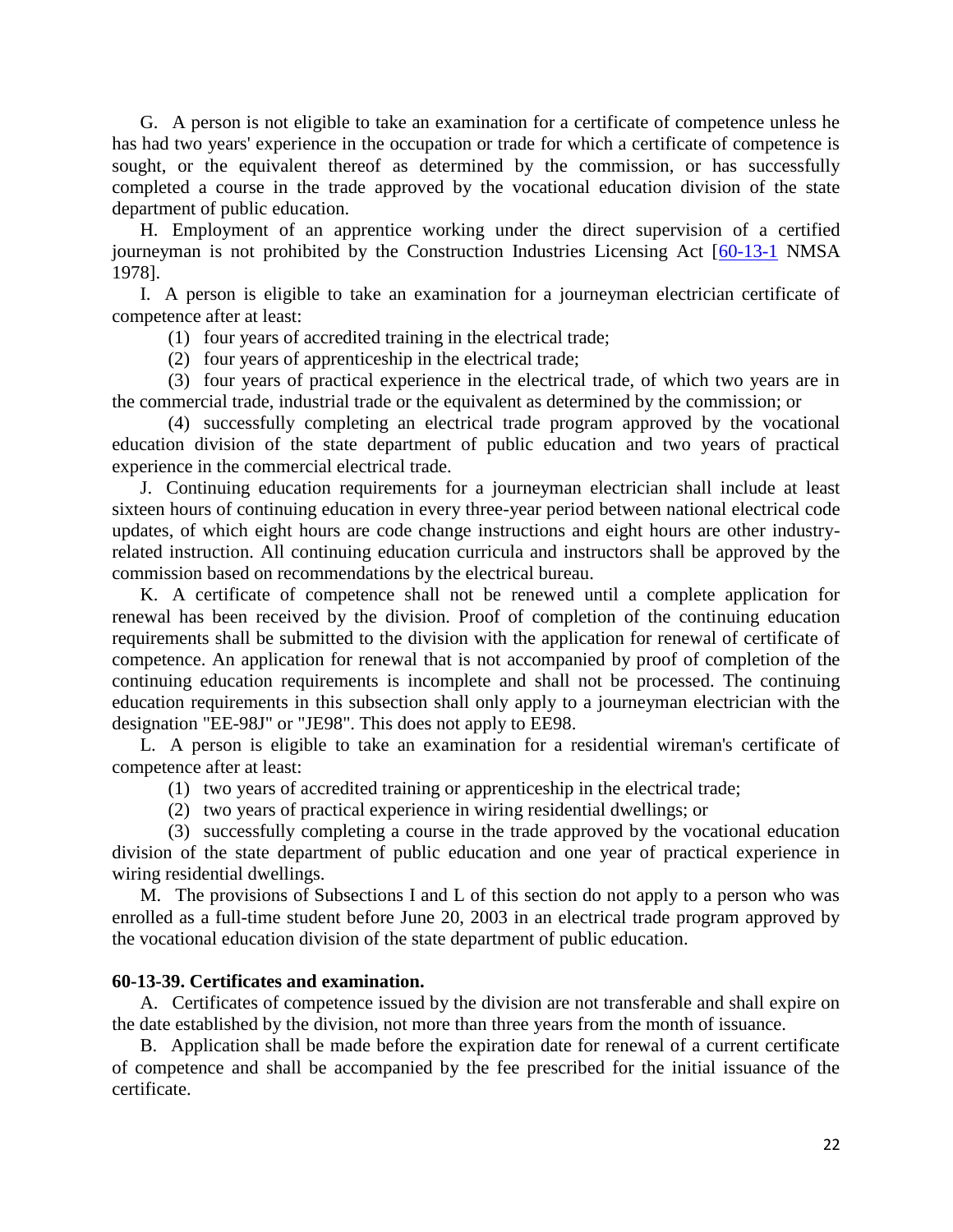C. Applications for a renewal of a certificate of competence shall be filed with the division prior to the last working day before the certificate expires. An expired certificate shall be renewable within a six-month period without examination and only upon paying a fee in twice the amount of the renewal fee. If the certificate has not been renewed within the six-month period, it shall be canceled.

### **60-13-40. Repealed. 60-13-40.1. Repealed.**

### **60-13-41. Inspectors; designated inspection agencies.**

A. State inspectors shall be employed by the director.

B. Qualifications and job descriptions for inspectors for the state, municipalities and all other political subdivisions shall be prescribed by the commission.

C. The division may appoint inspection agencies to inspect the construction, installation, alteration or repair of manufactured commercial units, modular homes and premanufactured homes, including those manufacturers whose business premises are without the state, to ensure that the New Mexico standards of construction and installation are adhered to and that the quality of construction meets all New Mexico codes and standards. If the inspection agency has no place of business within the state, it shall file a written statement with the secretary of state setting forth its name and business address and designating the secretary of state as its agent for the service of process.

D. The division may enter into reciprocal agreements with other jurisdictions having comparable codes, standards and inspection requirements for the inspection of the construction, alteration or repair of modular homes, premanufactured homes and manufactured commercial units.

E. The division may, with the approval of the commission, establish qualifications for inspectors certified to inspect in more than one bureau's jurisdiction.

#### **60-13-42. Authority of inspectors; limitation.**

A. A state certified inspector may, during reasonable hours, enter any building or go upon any premises in the discharge of the inspector's official duties for the purpose of making an inspection of work performed or for the purpose of testing any installation authorized within the jurisdiction of the inspector's trade certification. The inspector may cut or disconnect, or have cut or disconnected in cases of emergency, an installation or device when necessary for safety to life or property or where the installation may interfere with the work of a fire department.

B. The inspector may disconnect or order the discontinuance of service to any installation, device, appliance or equipment found to be dangerous to life or property because it is defective or is incorrectly installed, until the installation, device, appliance or equipment is made safe and is approved by the inspector.

C. The inspector may order the correction of any defects or any incorrect installation that prompted the disconnection and discontinuance of service.

D. In all cases where disconnection is made, a notice shall be attached by the inspector to the installation, device, appliance or equipment disconnected, which notice shall state that the same has been disconnected by or on order of the inspector and the reason for the disconnection. It is unlawful for a person to remove the notice or to use the installation, device, appliance or equipment without authorization of an inspector.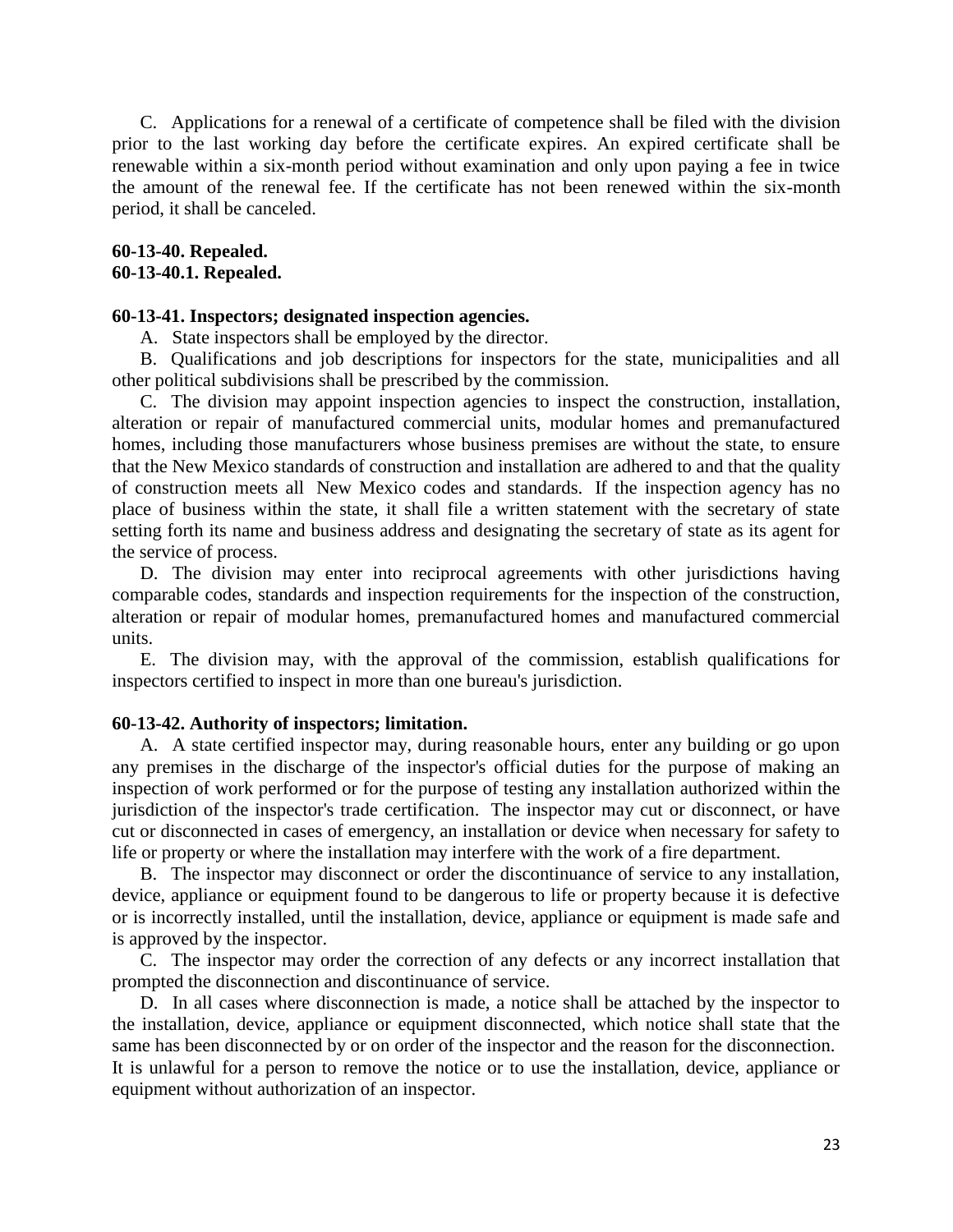E. The division shall by regulation adopt official inspection stickers or medallions for the purpose of identifying those modular homes and premanufactured homes that have been inspected and found to comply with all requirements of the state codes and standards. State inspection and acceptance for use of modular homes and premanufactured homes shall exclusively apply to the use and occupancy of such dwellings in the state and in any of its political subdivisions, subject to the requirements of local planning and zoning ordinances and ordinances requiring permits and inspections for foundations, electrical and mechanical hookups or other safety or sanitary requirements.

### **60-13-43. Qualification of municipal and county inspectors.**

A. No person shall be employed by any municipality or county as an inspector unless he has first secured approval from the division of his competence as an inspector.

B. Trade bureaus shall issue to all approved municipal and county inspectors a certificate setting forth the fact of approval.

C. Certification by the division shall remain in effect unless rescinded by action of the commission.

D. Any complaint brought against a certified municipal or county inspector shall cause the director to assign an investigator to investigate the merits of the complaint and report to the commission within thirty days.

### **60-13-44. Trade bureaus; standards; conflicts.**

A. The electrical bureau shall recommend to the commission minimum standards for the installation or use of electrical wiring. The recommendations shall substantially embody the applicable provisions of an electrical code for safety to life and property promulgated by a nationally recognized association and developed through an open, balanced consensus process.

B. The mechanical bureau shall recommend to the commission minimum standards for the installation of all fixtures, consumers' gas pipe, appliances and materials installed in the course of a mechanical installation. The recommendations shall be in substantial conformity with codes and standards that are developed through an open, balanced consensus process. Manufacturers may choose the independent certification organization they wish to certify their products if the certification organization is accredited by the American national standards institute or other accreditation organization selected by the commission.

C. The general construction bureau shall recommend to the commission minimum standards for the construction, alteration or repair of buildings, except for those activities within the jurisdiction of the electrical bureau or the mechanical bureau. The recommendations shall substantially embody the applicable provisions of a nationally recognized building code that is developed through an open, balanced consensus process and shall give due regard to physical, climatic and other conditions peculiar to New Mexico. The standards shall include the authority to permit or deny occupancy of existing and new buildings or structures and authority to accept or deny the use of materials manufactured within or without the state. The general construction bureau may set minimum fees or charges for conducting tests to verify claims or specifications of manufacturers.

D. The general construction bureau shall recommend to the commission additional specifications for any public building constructed in the state through expenditure of state, county or municipal funds, bonds and other revenues, which specifications shall embody standards making the building accessible to persons who have a physical disability, and the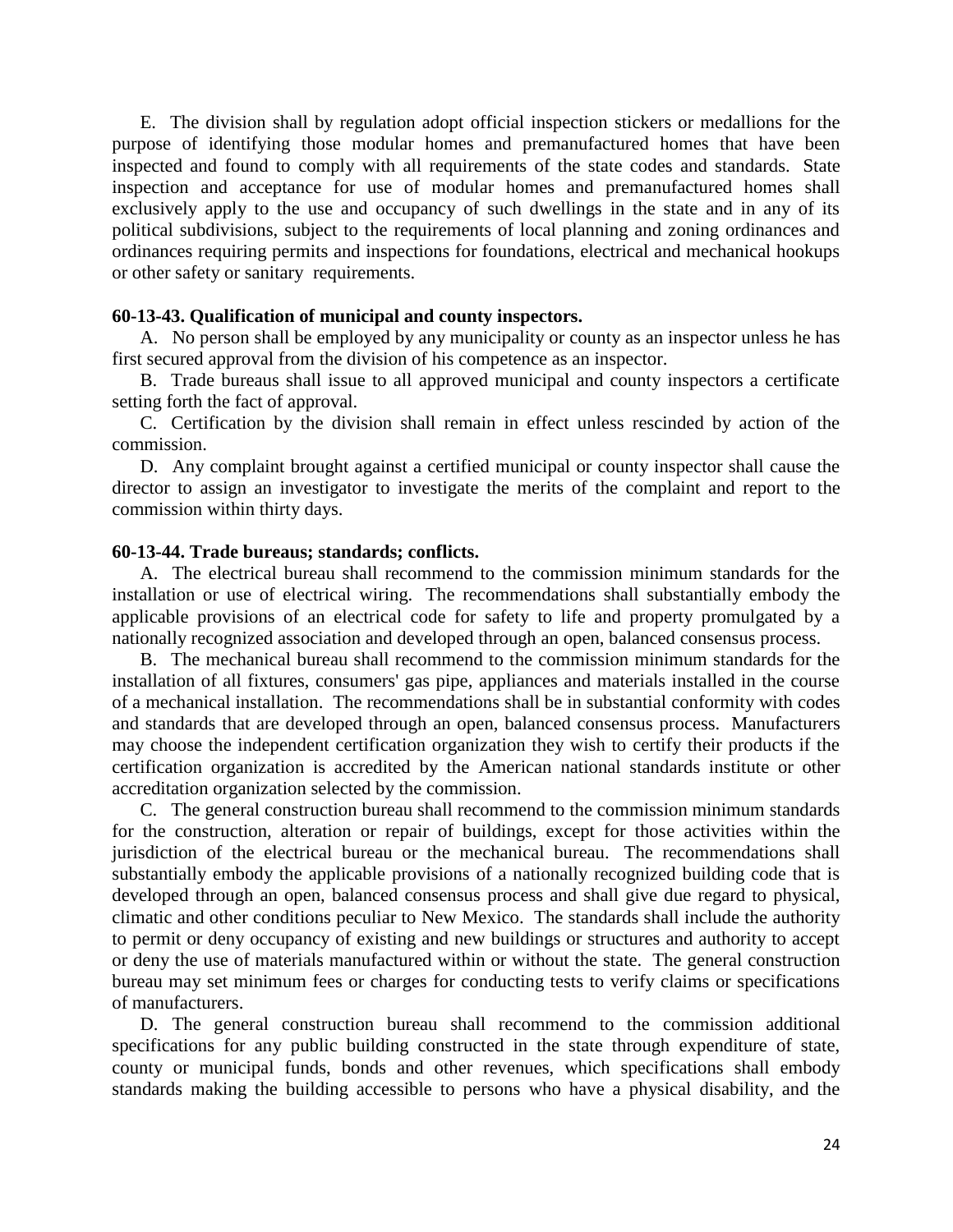specifications shall conform substantially with those contained in a nationally recognized standard for making public facilities accessible to persons with a physical disability that is developed through an open, balanced consensus process. All orders and rules recommended by the general construction bureau and adopted by the commission under the provisions of this section shall be printed and distributed to all licensed contractors, architects and engineers and to the governor's commission on disability. The orders and rules shall take effect on a date fixed by the commission, which shall not be less than thirty days after their adoption by the commission, and shall have the force of law.

E. The general construction bureau shall have the right of review of all specifications of public buildings and the responsibility to ensure compliance with the adopted standards.

F. All political subdivisions of the state are subject to the provisions of codes adopted and approved under the Construction Industries Licensing Act. Such codes constitute a minimum requirement for the codes of political subdivisions.

G. The trade bureaus within their respective jurisdictions shall recommend to the commission standards that are developed through an open, balanced consensus process for the installation or use of electrical wiring, the installation of all fixtures, consumers' gas pipe, appliances and materials installed in the course of mechanical installation and the construction, alteration or repair of all buildings intended for use by persons with a physical disability or persons requiring special facilities to accommodate the aged. The recommendations shall give due regard to physical, climatic and other conditions peculiar to New Mexico.

H. The trade bureaus within their respective jurisdictions shall recommend to the commission standards for the construction, alteration, repair, use or occupancy of manufactured commercial units, modular homes and premanufactured homes. The recommendations shall substantially embody the applicable provisions or standards for the safety to life, health, welfare and property approved by the nationally recognized standards association and developed through an open, balanced consensus process and shall give due regard to physical, climatic and other conditions peculiar to New Mexico. Wherever existing state codes or standards conflict with the codes and standards adopted by the commission under the provisions of this subsection, the provisions of the applicable New Mexico building codes adopted pursuant to the Construction Industries Licensing Act and the LPG and CNG Act [\[70-5-2](http://www.nmonesource.com/nmpublic/gateway.dll?f=jumplink$jumplink_x=Advanced$jumplink_vpc=first$jumplink_xsl=querylink.xsl$jumplink_sel=title;path;content-type;home-title;item-bookmark$jumplink_d=%7bnmsu%7d$jumplink_q=%5bfield%20folio-destination-name:) NMSA 1978] in effect at the applicable time shall exclusively apply and control, except for codes and standards for mobile housing units.

I. Modular homes and premanufactured homes in existence at the time of the effective date of the Construction Industries Licensing Act shall have their use or occupancy continued if such use or occupancy was legal on the effective date of that act, provided such continued use or occupancy is not dangerous to life. Any change in the use or occupancy or any major alteration or repair of a modular home or premanufactured home shall comply with all codes and standards adopted under the Construction Industries Licensing Act.

J. The commission shall review all recommendations made under the provisions of this section and shall by rule adopt standards and codes that substantially comply with the requirements of this section that apply to the recommendations of the trade bureaus.

#### **60-13-45. Trade bureaus; permits.**

A. The trade bureaus within their respective jurisdictions may require a permit to be secured and conspicuously posted prior to any construction, installation, alteration, repair or addition to or within any building, structure or premises.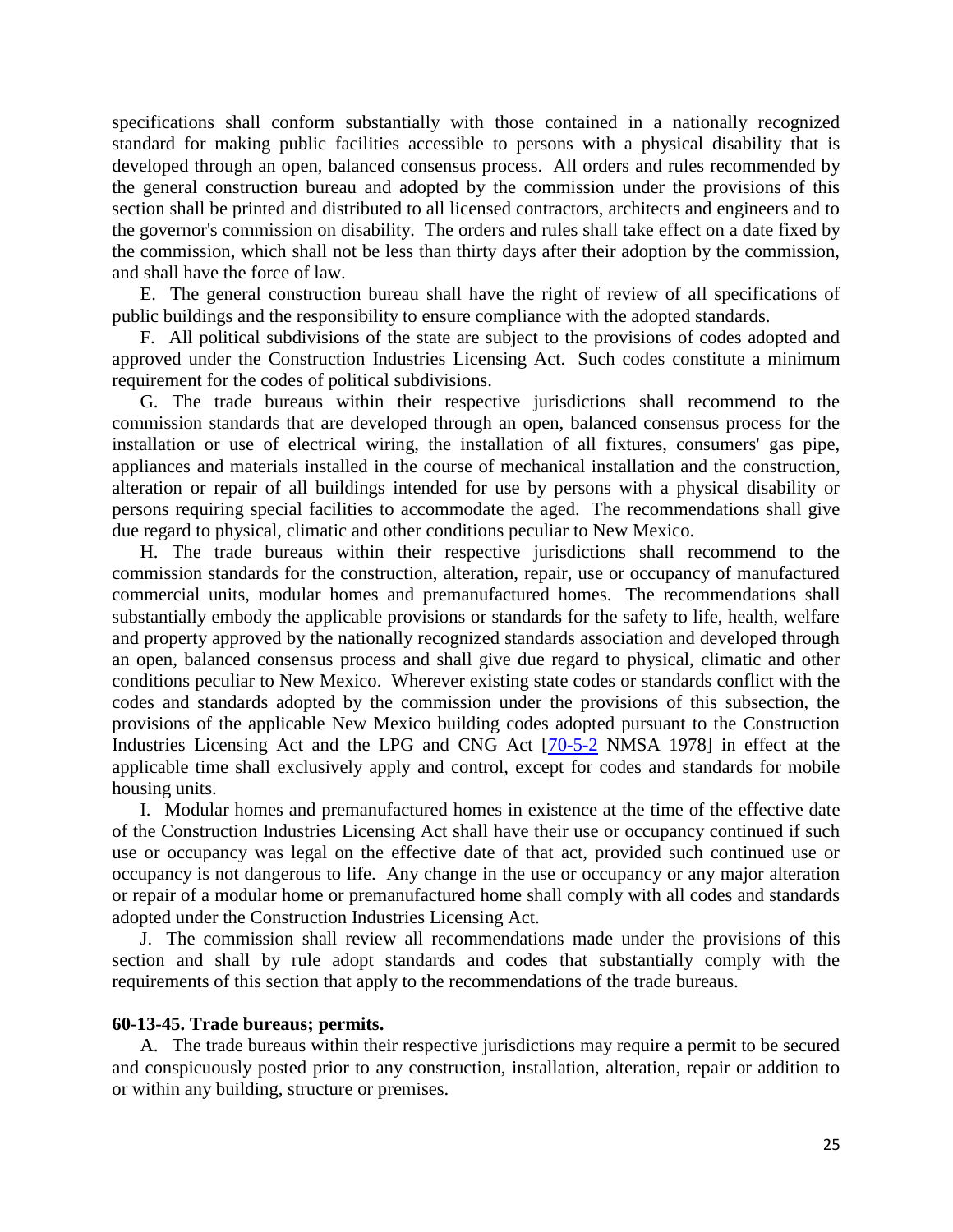B. No permit shall be required for the performance of any of the following classes of work:

(1) minor repairs, replacement of lamps, the connection of portable electrical equipment to suitable receptacles which are permanently installed, minor repairs or replacement of or to faucets, taps or jets or connection of portable equipment to suitable connections or inlets which have been permanently installed;

(2) installation of temporary wiring for testing electrical equipment or apparatus or installation of temporary fixtures or devices for testing fixtures, equipment, apparatus or appliances;

(3) installation, alteration or repair of electrical equipment for the operation of signals or the transmission of intelligence by wire; and

(4) installation or work which is done after regular business hours or during a holiday when immediate action is imperative to safeguard life, health or property, provided the person making the installation or performing the work applies for a permit covering the installation or work not later than the next business day.

C. If a permit has been issued for construction of a new residential building, that residential building shall not be occupied until a certificate of occupancy has been issued certifying compliance with all codes and standards.

D. The commission shall make rules and regulations pertaining to the issuance of permits and the setting of reasonable fees to be paid by the applicant for a permit. The regulations shall provide a procedure for the issuance of permits outside the corporate limits of a municipality where inspection is made by a state inspector or a municipal inspector serving as a part-time state inspector and for inspections within a municipality where the inspection is done exclusively by a full-time state inspector. Each trade bureau by regulation may require a reasonable bond or surety in the penal sum of five hundred dollars (\$500) or more, but not to exceed fifteen hundred dollars (\$1,500), with such bureau named as obligee and conditioned for the payment of inspection fees provided in the Construction Industries Licensing Act [\[60-13-1](http://www.nmonesource.com/nmpublic/gateway.dll?f=jumplink$jumplink_x=Advanced$jumplink_vpc=first$jumplink_xsl=querylink.xsl$jumplink_sel=title;path;content-type;home-title;item-bookmark$jumplink_d=%7bnmsu%7d$jumplink_q=%5bfield%20folio-destination-name:) NMSA 1978]. Nothing in this section shall preclude municipalities from making inspections in accordance with the Construction Industries Licensing Act or rules and regulations pursuant to that act or from establishing a schedule of fees to be paid by an applicant for a permit.

E. In the event that the division assumes inspections of a municipal or county jurisdiction, the permit fees shall be paid directly to the division.

### **60-13-46. Trade bureaus; annual permits.**

A. In lieu of an individual permit for each installation, alteration or repair, an annual permit shall be issued, upon application, to any person, commercial or industrial plant or enterprise, governmental agency or political subdivision of the state that regularly employs one or more certified journeymen for installation, alteration, maintenance or repair on premises owned or occupied by the applicant for the permit.

B. The application for an annual permit shall be in writing to the appropriate trade bureau in whose jurisdiction the work is to be done.

C. Annual permit holders shall keep a record of all work done under the annual permit, and the appropriate trade bureau or its authorized employees shall have access to the record.

D. A reasonable fee established by the division shall be paid for each annual permit at the time of issuance. Inspection fees shall be collected at the time of each regular inspection of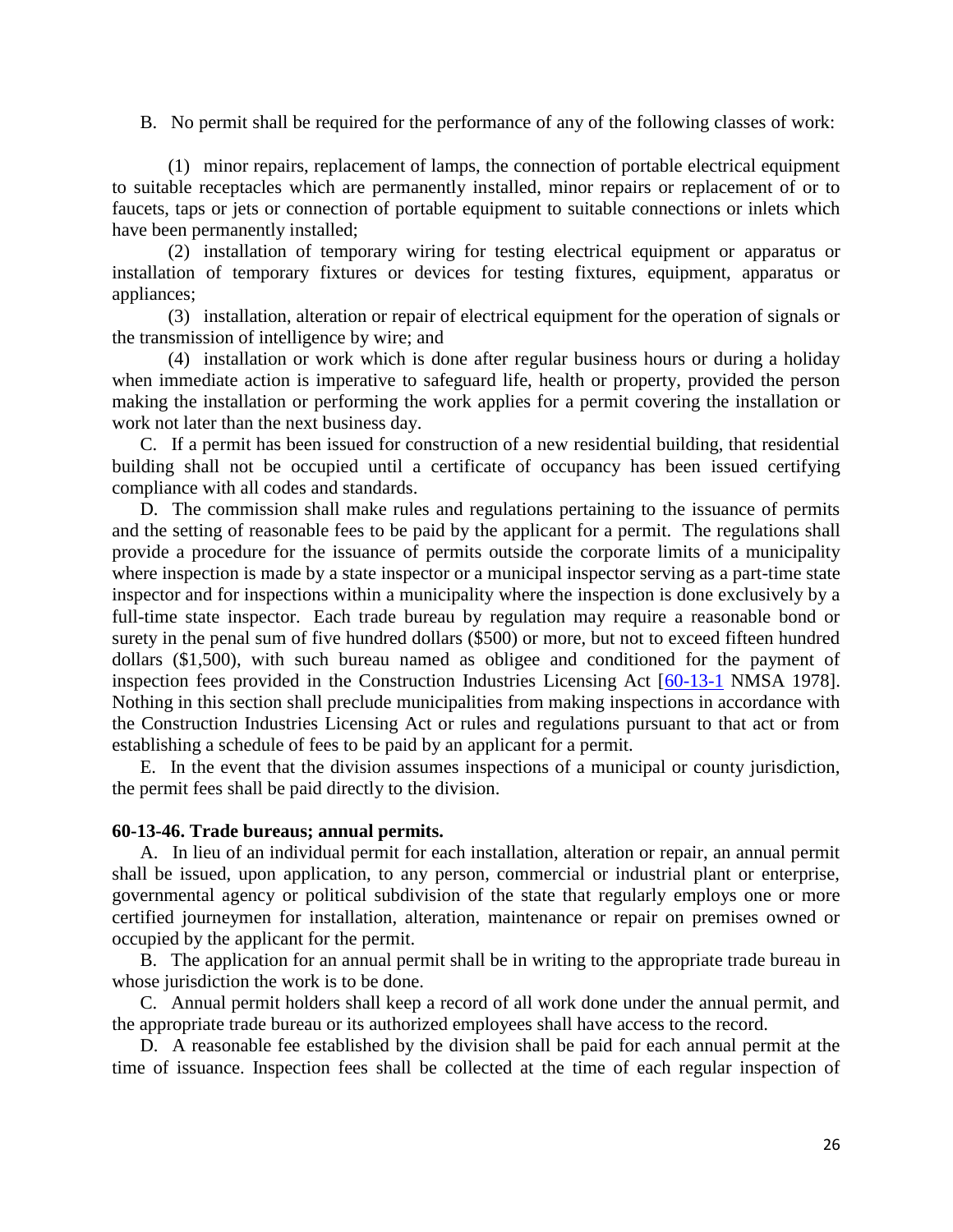installations, alterations or repairs made under the annual permit. Fees received by a bureau under this subsection shall be remitted to the division.

E. Annual permits expire one year from their date of issuance.

### **60-13-47. Trade bureaus; connection to installation.**

A. Except where work is done under an annual permit, no public utility shall make a connection from a supply of water or gas to an installation for which a permit is required, or which has been disconnected or ordered to be disconnected by the trade bureau having jurisdiction, without the authorization of the trade bureau having jurisdiction.

B. The public utility may make a connection from a supply of water or gas to an installation under the following circumstances:

(1) if within seven days after notification to the appropriate trade bureau of the completion of any work or installation the bureau has failed to approve or disapprove the connection; or

(2) if an installation or work is not located in any territory where there is an authorized inspector; provided, however, before any such connection is made by the public utility, the public utility must have received a written statement from the licensee declaring that the installation or work conforms with the provisions of the Construction Industries Licensing Act [\[60-13-1](http://www.nmonesource.com/nmpublic/gateway.dll?f=jumplink$jumplink_x=Advanced$jumplink_vpc=first$jumplink_xsl=querylink.xsl$jumplink_sel=title;path;content-type;home-title;item-bookmark$jumplink_d=%7bnmsu%7d$jumplink_q=%5bfield%20folio-destination-name:) NMSA 1978] and the orders, rules and regulations, codes and minimum standards made pursuant to that act. The public utility shall immediately report to the proper trade bureau the receipt and contents of the statement. If it is discovered by the trade bureau that the declaration made in the statement is false, the trade bureau shall order the licensee making the statement to rectify the defects within five days after receipt of the written notice thereof from the bureau.

C. No public or municipally owned electric utility shall make a connection from a supply of electricity for which a permit is required without the approval of the electrical bureau or its authorized representative. In the event of an emergency, the electrical contractor shall issue a prefinal permit to the serving utility authorizing the service to be reconnected. The electrical contractor shall report the emergency on the next working day to the electrical bureau or its authorized representative for inspection.

### **60-13-48. Repealed.**

#### **60-13-48.1. Financial statements; confidentiality.**

No information from financial statements obtained from applicants for licenses or licensees for the division's use in determining responsibility or maintaining proof of responsibility for the future shall be released unless in statistical form and classified to prevent identification of particular applicants. Any employee of the division, any former employee of the division or any other person who reveals to another individual any information which he is prohibited from lawfully revealing by provision of this section is guilty of a misdemeanor and shall upon conviction be fined not more than one thousand dollars (\$1,000) or imprisoned not more than one year, or both, and shall not be employed by the state for a period of five years after the date of the conviction.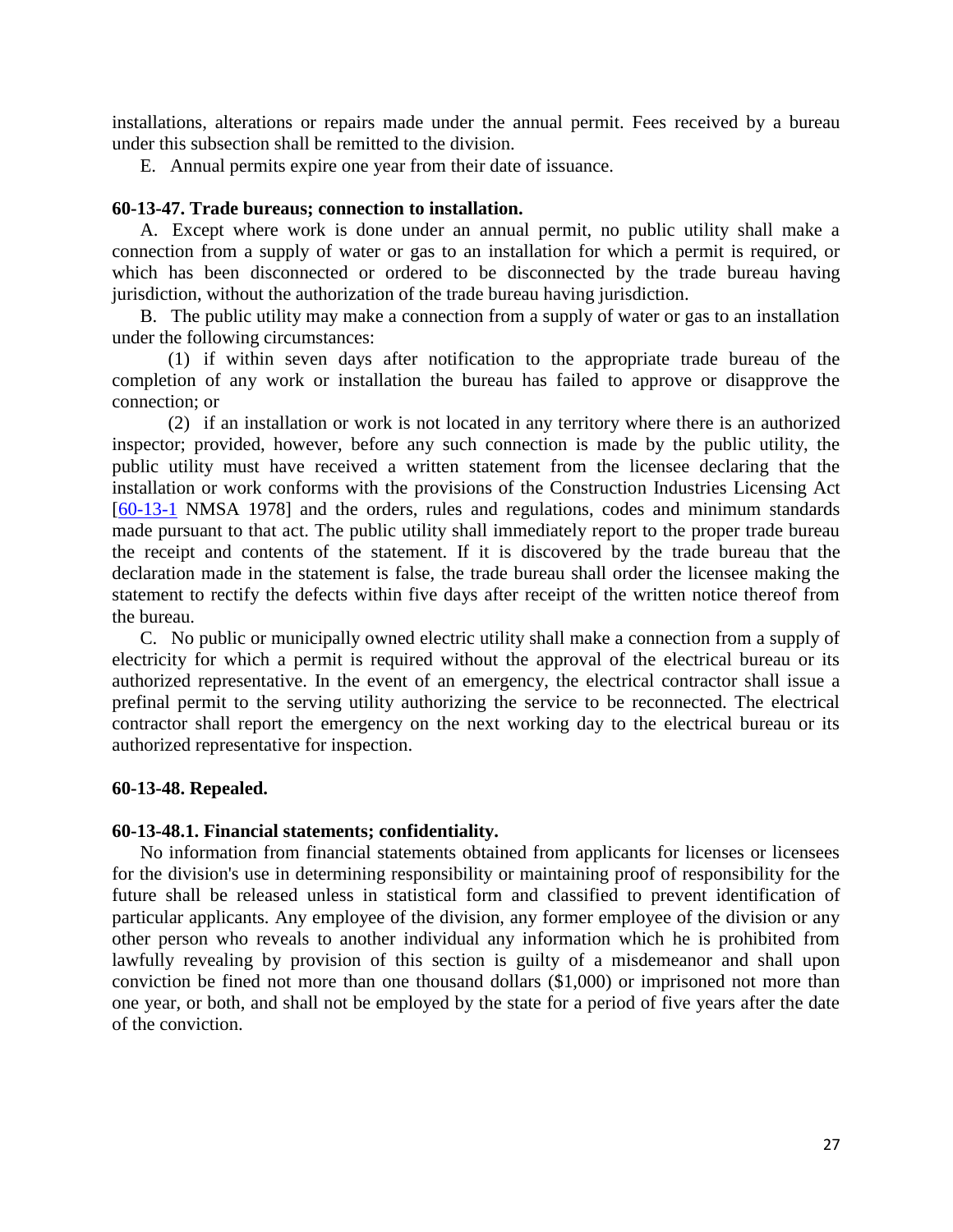#### **60-13-49. Proof of responsibility.**

A. No applicant for a contractor's license or for renewal of a contractor's license shall be issued a license until the director determines that the applicant furnishes proof of responsibility pursuant to Subsection B of this section.

B. Proof of responsibility shall be a bond of ten thousand dollars (\$10,000) acceptable to the director and underwritten by a corporate surety authorized to transact business in New Mexico. Such bond shall meet the following conditions:

(1) payments from a bond required pursuant to this section shall only be used to cure code violations caused by a licensee, certified by the division and not corrected by the licensee. Claims against the bond shall be made within two years following final inspection by the governmental entity having jurisdiction over code enforcement or within two years of issuance of a certificate of occupancy for the construction project, whichever is earlier;

(2) the total aggregate liability of the surety for all claims shall be limited to the face amount of the bond;

(3) the bond carrier shall provide to the division and to the licensee thirty days' prior written notice of intent to cancel a bond required pursuant to this section. The surety for such a bond shall remain liable under the provisions of the bond for all obligations of the principal pertaining to bond terms that occur before the bond is canceled, expires or otherwise becomes ineffective;

(4) failure to maintain the bond for the period required by law is cause for revocation of the license; and

(5) if the bond is canceled, expires or otherwise becomes ineffective during the period of a license, the division shall notify the licensee that a new bond is required. If the licensee has not provided proof of a new bond before the fortieth day after the date on which the bond was canceled, expired or otherwise became ineffective, the license shall be subject to revocation for failure of proof of responsibility.

### **60-13-50. Repealed.**

### **60-13-51. Contractor's bond; municipal requirement prohibited.**

No municipality shall require any person or corporation licensed under the provisions of the Construction Industries Licensing Act [\[60-13-1](http://www.nmonesource.com/nmpublic/gateway.dll?f=jumplink$jumplink_x=Advanced$jumplink_vpc=first$jumplink_xsl=querylink.xsl$jumplink_sel=title;path;content-type;home-title;item-bookmark$jumplink_d=%7bnmsu%7d$jumplink_q=%5bfield%20folio-destination-name:) NMSA 1978] to file or obtain as a condition of doing business as a licensed contractor within the municipality any additional license bond as proof of responsibility if the person or corporation has met the responsibility requirements of the commission.

### **60-13-52. Penalty; misdemeanor.**

A. Any person who acts in the capacity as a contractor within the meaning of the Construction Industries Licensing Act [\[60-13-1](http://www.nmonesource.com/nmpublic/gateway.dll?f=jumplink$jumplink_x=Advanced$jumplink_vpc=first$jumplink_xsl=querylink.xsl$jumplink_sel=title;path;content-type;home-title;item-bookmark$jumplink_d=%7bnmsu%7d$jumplink_q=%5bfield%20folio-destination-name:) NMSA 1978] without a license required by that act, and any person who holds himself out as a sales representative of a contractor which contractor is without a license as required by that act, is guilty of a misdemeanor, and upon conviction therefor the court shall:

(1) where the dollar value of the contracting work is five thousand dollars (\$5,000) or less, sentence the person to be imprisoned in the county jail for a term of ninety days or to the payment of a fine of not less than three hundred dollars (\$300) nor more than five hundred dollars (\$500), or to both such imprisonment and fine in the discretion of the court; and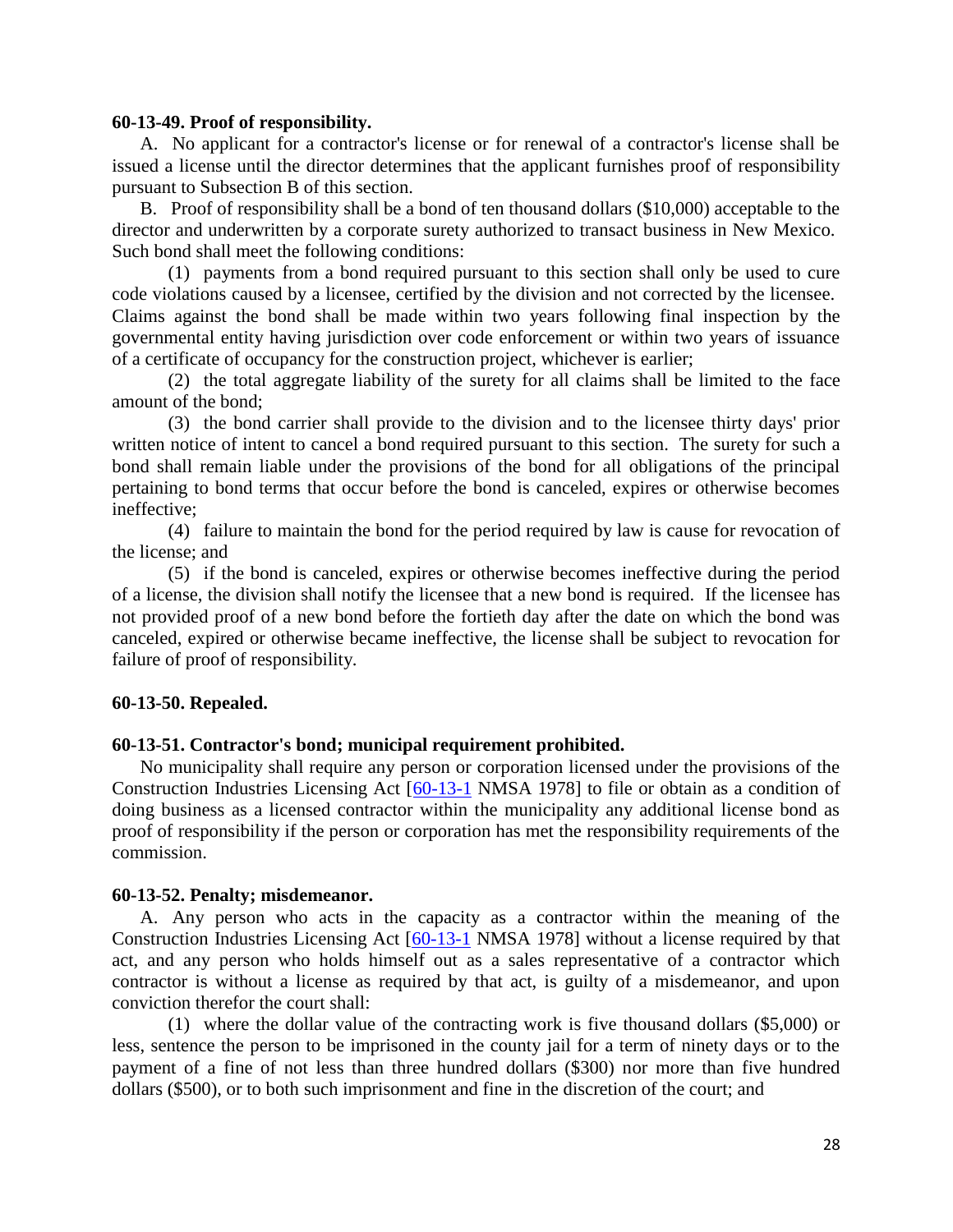(2) where the dollar value of the contracting work exceeds five thousand dollars (\$5,000), sentence the person to be imprisoned in the county jail for a term of six months or to the payment of a fine of ten percent of the dollar value of the contracting work, or to both such imprisonment and fine in the discretion of the court.

B. Any person who acts in the capacity as a journeyman within the meaning of the Construction Industries Licensing Act without holding a valid certificate of competence issued by the division is guilty of a misdemeanor, and upon conviction therefor the court shall sentence the person to be imprisoned in the county jail for a term of ninety days or to payment of a fine of not less than one hundred dollars (\$100) nor more than three hundred dollars (\$300), or to both such imprisonment and fine.

C. Any person who, after having been convicted and sentenced in accordance with the provisions of either Subsection A or Subsection B of this section, is again convicted pursuant to the provisions of this section shall be sentenced to twice the applicable penalty imposed by the provisions of this section.

D. In the case of a first conviction under this section, the court may impose a deferred sentence on the condition that the person comply with the provisions for licensure pursuant to Subsection D of [Section 60-13-14](http://www.nmonesource.com/nmpublic/gateway.dll?f=jumplink$jumplink_x=Advanced$jumplink_vpc=first$jumplink_xsl=querylink.xsl$jumplink_sel=title;path;content-type;home-title;item-bookmark$jumplink_d=%7bnmsu%7d$jumplink_q=%5bfield%20folio-destination-name:) NMSA 1978.

#### **60-13-53. Commission or division; powers of injunction; mandamus.**

The commission or division may enforce in the district court of the county in which the offense was committed the provisions of the Construction Industries Licensing Act [\[60-13-1](http://www.nmonesource.com/nmpublic/gateway.dll?f=jumplink$jumplink_x=Advanced$jumplink_vpc=first$jumplink_xsl=querylink.xsl$jumplink_sel=title;path;content-type;home-title;item-bookmark$jumplink_d=%7bnmsu%7d$jumplink_q=%5bfield%20folio-destination-name:) NMSA 1978] by injunction, mandamus or any proper legal proceeding.

#### **60-13-54. Continuation of license.**

Any person who, at the time of the passage and approval of the Construction Industries Licensing Act [\[60-13-1](http://www.nmonesource.com/nmpublic/gateway.dll?f=jumplink$jumplink_x=Advanced$jumplink_vpc=first$jumplink_xsl=querylink.xsl$jumplink_sel=title;path;content-type;home-title;item-bookmark$jumplink_d=%7bnmsu%7d$jumplink_q=%5bfield%20folio-destination-name:) NMSA 1978], is engaged in any occupation, trade or activity related thereto, pursuant to a valid license authorizing such acts and operations issued under laws repealed by this act and rules and regulations pursuant thereto, is entitled to continue such act and operations, and the license shall continue in effect until the expiration date thereof, subject in all cases to suspension or revocation as provided by the Construction Industries Licensing Act.

#### **60-13-55. Continuation of construction codes and standards.**

Any code and minimum standard related to the construction, alteration, installation or repair of a private or public building, or installation on public or private premises, in effect at the time of passage and approval of the Construction Industries Licensing Act [\[60-13-1](http://www.nmonesource.com/nmpublic/gateway.dll?f=jumplink$jumplink_x=Advanced$jumplink_vpc=first$jumplink_xsl=querylink.xsl$jumplink_sel=title;path;content-type;home-title;item-bookmark$jumplink_d=%7bnmsu%7d$jumplink_q=%5bfield%20folio-destination-name:) NMSA 1978] shall continue in effect until the commission and trade bureaus created by the Construction Industries Licensing Act amend or revise those codes and minimum standards pursuant to provisions of the Construction Industries Licensing Act.

#### **60-13-56. Repealed.**

#### **60-13-57. Hearing officer authorized.**

The commission may designate a hearing officer to preside over and take evidence at any hearing held pursuant to the Construction Industries Licensing Act [\[60-13-1](http://www.nmonesource.com/nmpublic/gateway.dll?f=jumplink$jumplink_x=Advanced$jumplink_vpc=first$jumplink_xsl=querylink.xsl$jumplink_sel=title;path;content-type;home-title;item-bookmark$jumplink_d=%7bnmsu%7d$jumplink_q=%5bfield%20folio-destination-name:) NMSA 1978]. Hearing officers may be employees or individuals hired outside the division by contract or on a case by case basis as determined by the commission.